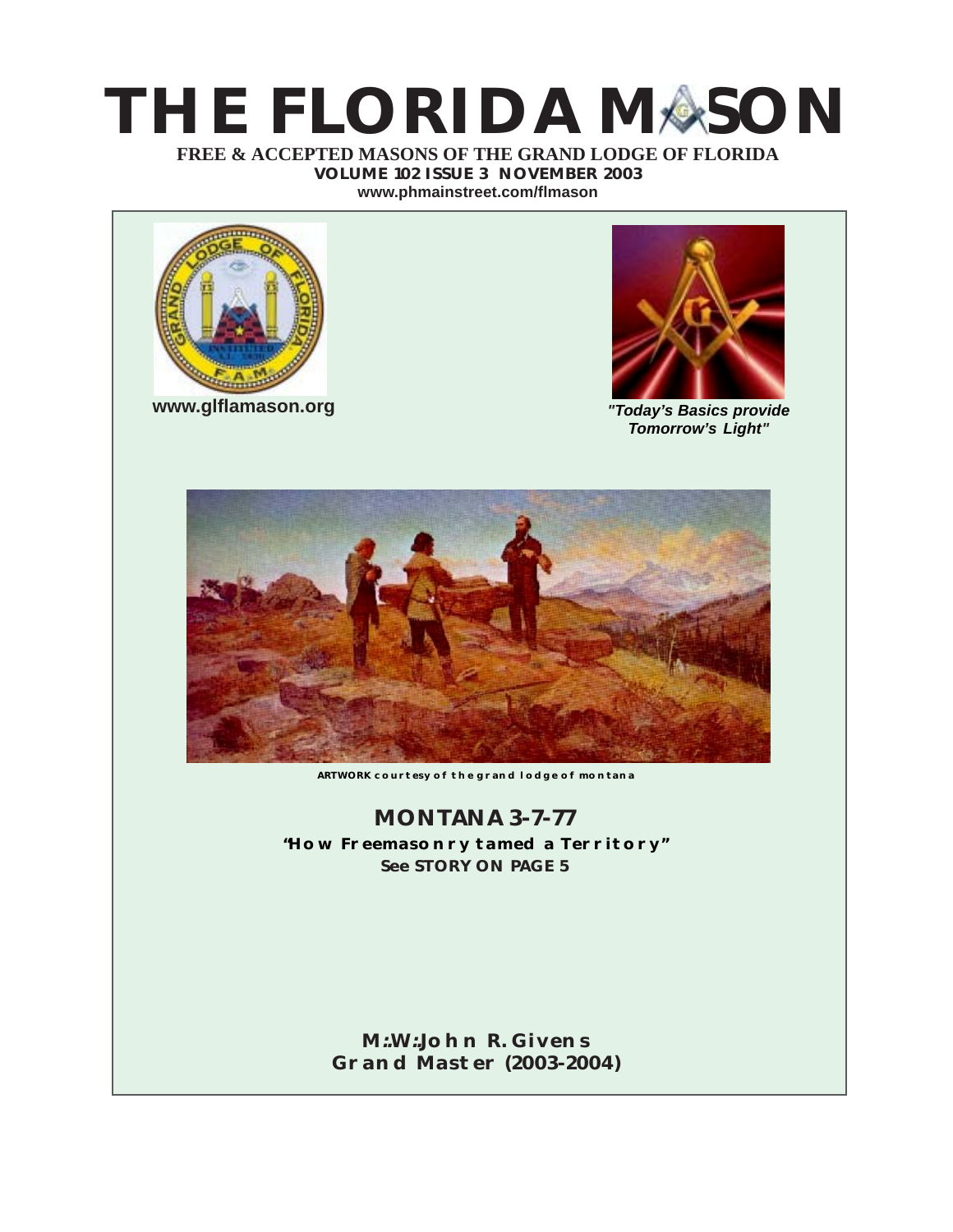## <span id="page-1-0"></span>**THE FLORIDA MASON**

**VOLUME 102 ISSUE 3 NOVEMBER 2003 [htp://www.phmainstreet.com/flmason/](http://www.phmainstreet.com/flmason/)**

### **EDITOR**

W*:.* Tim Bryce P.O. Box 1637 Palm Harbor, FL 34682-1637 Tel: 727/786-4567 Fax: 727/786-4765 E-Mail[: timb001@attglobal.ne](mailto:timb001@attglobal.net)t

### **BUSINESS MANAGER**

State Chairman, Public Relations & Publicity R*:.*W*:.* Bob Harry, PDDGM 5337 Riverview Drive St. Augustine, FL 32080 Tel: 904/461-0171 (H) Tel: 904/806-1255 (O) E-Mail: rharryjr@aol.com

### **PUBLISHER**

The Most Worshipful Grand Lodge of Free and Accepted Masons of Florida **Located at:** 220 Ocean Street, Jacksonville, FL 32202 **Mailing Address:** P.O. Box 1020, Jacksonville, FL 32201-1020 Tel: 800/375-2339 WWW: [http://www.glflamason.org](http://www.glflamason.org/)/

### **Grand Lodge Elected Officers for 2003-2004**

Grand Master - M*:.*W*:.* [John R. Givens, PDDG](mailto:johgive@aol.com)M Depty GM - R*:.*W*:.* [Elmer Coffman, PDDGM](mailto:ecoffman45@aol.com) SGW - R*:.*W*:.* John F. Kavanaugh JGW - R*:.*W*:.* Robert Trump Grand Treasurer - M*:.*W*:.* J. Roy Crowther Grand Sec.- M*:.*W*:.* [Roy Connor Sheppard, PGM](mailto:grsec@glflamason.org)

### **GRAND MASTER'S CHARITY**

 The Masonic Home of Florida Corner of 1st Street North & 30th Avenue North 3201 1st Street NE St. Petersburg, FL 33704 Tel: 727/822-3499 Fax: 727/821-6775 E-Mail: masonichm@aol.com [http://www.phmainstreet.com/mashome/](#page-612-0)

### **GRAND MASTER'S THEME** *"Today's Basics provide Tomorrow's Light"*

## **IN THIS ISSUE**

| Editor's Message - "Failing"                                                                                   | 3  |
|----------------------------------------------------------------------------------------------------------------|----|
| Down the Road (Calendar of Events)                                                                             | 4  |
| MONTANA 3-7-77 (Cover Story)                                                                                   | 5  |
| <b>NEWS FROM AROUND THE STATE</b>                                                                              |    |
| Amelia Lodge Holds Ft. Clinch Civil<br>War-era MM Degree                                                       | 14 |
| Harbor City, Merritt Island, and Brevard<br>confer Joint MM Degree                                             | 16 |
| Sutherland initiates Six Brothers;<br>That's Right - 6                                                         | 17 |
| News from Hibiscus Lodge No. 275<br>in Coral Gables                                                            | 18 |
| Indian River Lodge No. 90 Donates<br>to Area Schools                                                           | 19 |
| News from Olin S. Wright Lodge No. 79 F.& A.M.                                                                 | 19 |
| MASONIC EDUCATION, OPINIONS & POETRY                                                                           |    |
| Not One Person - W: Dan Weatherington, PM                                                                      | 20 |
| Masonic Virtues/Masonic Attributes<br>- W:.Gil Weisman, PM                                                     | 20 |
| Masonic History: the Forget-Me-Not in<br>Germany, "Das Vergissmeinnicht"<br>- R:.W:.Richard G. Hoover, DDGM/21 | 21 |
| IF - (poem), Bro. Rudyard Kipling                                                                              | 22 |
| Masonry in Early America; Did you Know that<br>- Bro. C.J. Jennings                                            | 22 |
| The Fundamental Nature of the Craft<br>- M.W.: Neil Neddermeyer, GM of Minnesota                               | 23 |
| The Pigeon Degree<br>- W: John E. Gardner, PM                                                                  | 24 |
| For the Veterans                                                                                               | 25 |
| Past Master Humor - W. Gil Weisman, PM                                                                         | 25 |
|                                                                                                                |    |

*(continued on page 2)*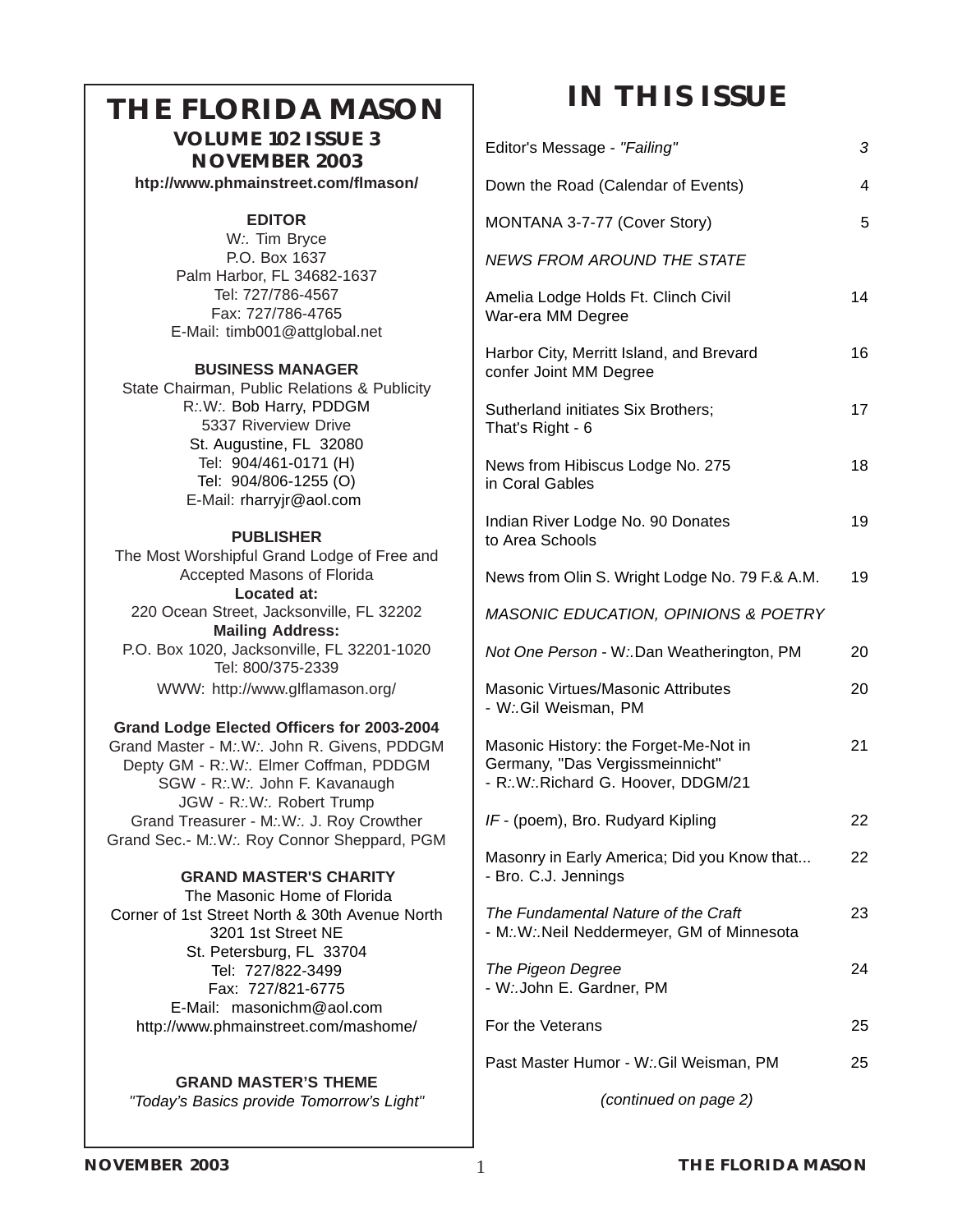### *IN THIS ISSUE*

*(continued from page 1)*

| MASONIC HUMOR: The EA<br>- W: Edward C. Avance, PM                       | 25 |
|--------------------------------------------------------------------------|----|
| MORE HUMOR: Good for Clearing your Mind<br>- Bro. Richard Brooks         | 26 |
| A Letter to Marathon Lodge from<br>Krystal Glove (US Army), Tikrit, Iraq | 27 |
| AND FINALLY<br>- Leaving their mark on Freemasonry                       | 28 |

### *OLD COMPUTERS NEEDED!*

I work with a gentleman who builds computers for handicapped children, classrooms and churches in need. If you have old computers, parts, printers, monitors, etc. and would like to unload them, please e-mail me at craig.cramer@verizon.net and I will arrange to pick them up. I prefer to stay in the west central area of Florida, but I will travel if needed. Please include in the subject line *"Masonic Computers"* so that my e-mail program will identify it as non-spam. Thanks so much.

> Yours in Brotherhood, Bro. Craig Cramer craig.cramer@verizon.net Gulf Beach Lodge No. 291 F.& A.M. Madeira Beach Tel: 727/581-3509

> > **FM**



**[www.phmainstreet.com/mashome](#page-612-0)**

*THE FLORIDA MASON* is the official magazine of the Most Worshipful Grand Lodge of Free & Accepted Masons of the State of Florida. It is published bi-monthly and made freely available to Masons and friends of the fraternity.

Opinions expressed by individual contributors are their own and do not necessarily reflect official position of the Grand Lodge of Florida unless so stated.

*THE FLORIDA MASON* encourages submission of articles and pictures, but the editor reserves the right to edit or reject any article for any reason, and to use only as needs and policies dictate and space permits. Articles and pictures should be sent to the Editor.

Articles can be submitted through *THE FLORIDA MASON's* web site; also, copies of the publication can be downloaded from there as well:

### **<http://www.phmainstreet.com/flmason/>**

Permission to reprint original articles in *THE FLORIDA MASON* is ganted to all recognized Masonic publications providing credit is given the author and *THE FLORIDA MASON*. Copyright © 2002 by the Most Worshipful Grand Lodge of Free & Accepted Masons of Florida (also known as the "Grand Lodge of Florida"). All rights reserved.

### **ADVERTISING RATES**

The following rate card is based on an annual run of 6 issues per year.

| 1/20 page (25/32" X 3+3/4")                        | \$135.00   |
|----------------------------------------------------|------------|
| Business card size (2" X 3+3/4")                   | \$225.00   |
| 1/4 page (horizontal) (2+5/16" X 7+5/8") \$ 375.00 |            |
| 1/4 page (vertical) $(4+5/8" X 3+3/4")$            | \$ 375.00  |
| 1/3 page (3" X 7+5/8")                             | \$450.00   |
| 1/2 page $(4+3/4" X 7+5/8")$                       | \$675.00   |
| FULL PAGE (9+1/2# X 7+5/8")                        | \$1,125.00 |
| CLASSIFIED (50 words or less)                      | \$ 20.00   |

CLASSIFIEDS: A lodge may like to post their location and meeting times so that visiting Brothers will know when and where the lodge will meet. These classified ads would be inexpensive and would have statewide coverage. Even District Deputy Grand Masters might list their official visits so all members could make plans to attend. The list of possibilities for classified advertising is endless.

**Call W***:.* **[Bro. Tim Bryce t](mailto:timb001@attglobal.net)o place an order: 727/786-4567**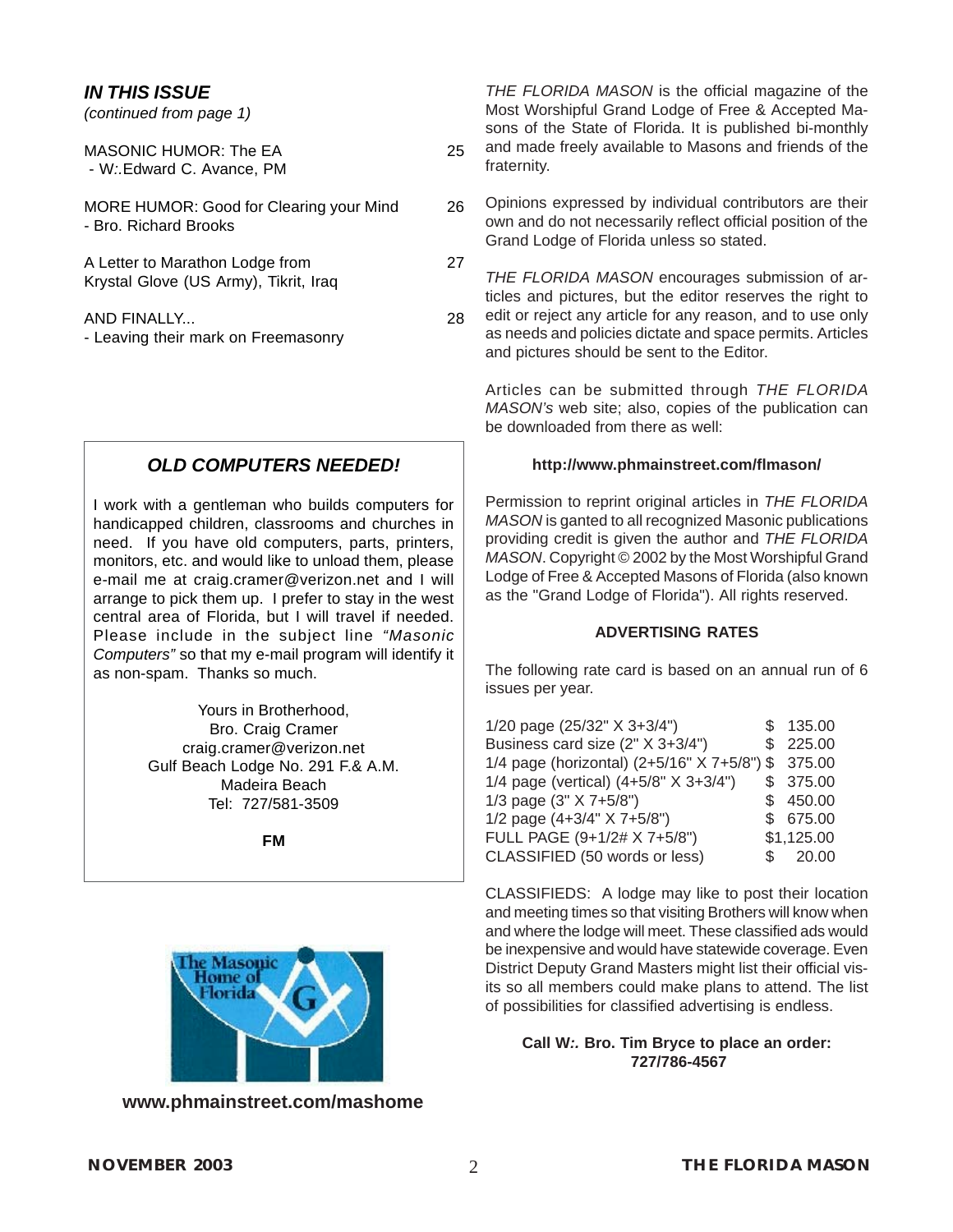### **EDITOR'S MESSAGE**

### *"Failing"*

This December marks the end of my term as Worshipful Master of Sutherland Lodge No. 174 F.& A.M. in Palm Harbor. Like any Master, I experienced the usual ups and downs but, overall, I think I had a pretty good run and hope the Craft at Sutherland feels that I left the Lodge better off than when I was first installed Master.

Perhaps the biggest lesson I learned this year was from a Past Master who warned me, *"Don't be afraid to try new things and fail."* Excellent advice which I'll pass on to the incoming Worshipful Masters for 2004.

If we do nothing but maintain the status quo, then our story is told. We should always be looking for new and imaginative ways for improving the fraternity. Change is natural and we should embrace it, not fear it. This is why I tried new things this year and although some things were successful, I also experienced my share of flops. Fortunately, there wasn't anything catastrophic and this is why I feel a little smarter than just a year ago.

If we as a Fraternity are to make any progress, either at the Lodge level or higher, we must be willing to try new ideas and be willing to accept our failures. I am reminded of the passage from Bro. Rudyard Kipling's poem, *"IF"*:

*"If you can make one heap of all your winnings And risk it on one turn of pitch-and-toss, And lose, and start again at your beginnings And never breathe a word about your loss;"*

(I've included Kipling's poem in its entirety on page 22.)

Some people fear failure of any kind, large or small, whether it be a major business transaction or a game of tiddledywinks. No, I do not suggest we should deliberately try to botch something, but we should accept failure with dignity, learn from it, and become stronger. But to do absolutely nothing, because we are afraid of making a mistake and looking bad, would be tragic.

So, did I bat 1.000 this year as Worshipful Master? Hardly. I went down swinging a few times. But I also hit a few out of the park and drove in some runs. Because of this, I would like to believe that we are better off simply because we weren't afraid to try.

Let me leave you with this quote from Bro. Theodore Roosevelt of Matinecock Lodge No. 806 F.& A.M.; entitled, *"Daring Greatly"*:

*"It is not the critic who counts, not the man who points out how the strong man stumbled, or where the doer of deeds could have done them better.*

*The credit belongs to the man who is actually in the arena, whose face is marred by dust and sweat and blood; who strives valiantly; who errs and comes up short again and again; who knows great enthusiasms, the great devotions; who spends himself in a worthy cause; who at the best, knows in the end the triumph of high achievement, and who, at the worst, if he fails, at least fails Daring Greatly so that his place shall never be with those timid souls who know neither victory or defeat."*

Best of luck in 2004. Happy holidays!

*Keep the faith!*

**W***:.* **[Tim Bryce](mailto:timb001@attglobal.net) [timb001@attglobal.net](mailto:timb001@attglobal.net)** *Editor*

For a list of other Grand Lodge e-zines and Florida Trestleboards, please see our web site at:

<http://www.phmainstreet.com/flmason/>

P.S. Don't forget to add me to your *Trestleboard* mailing list.



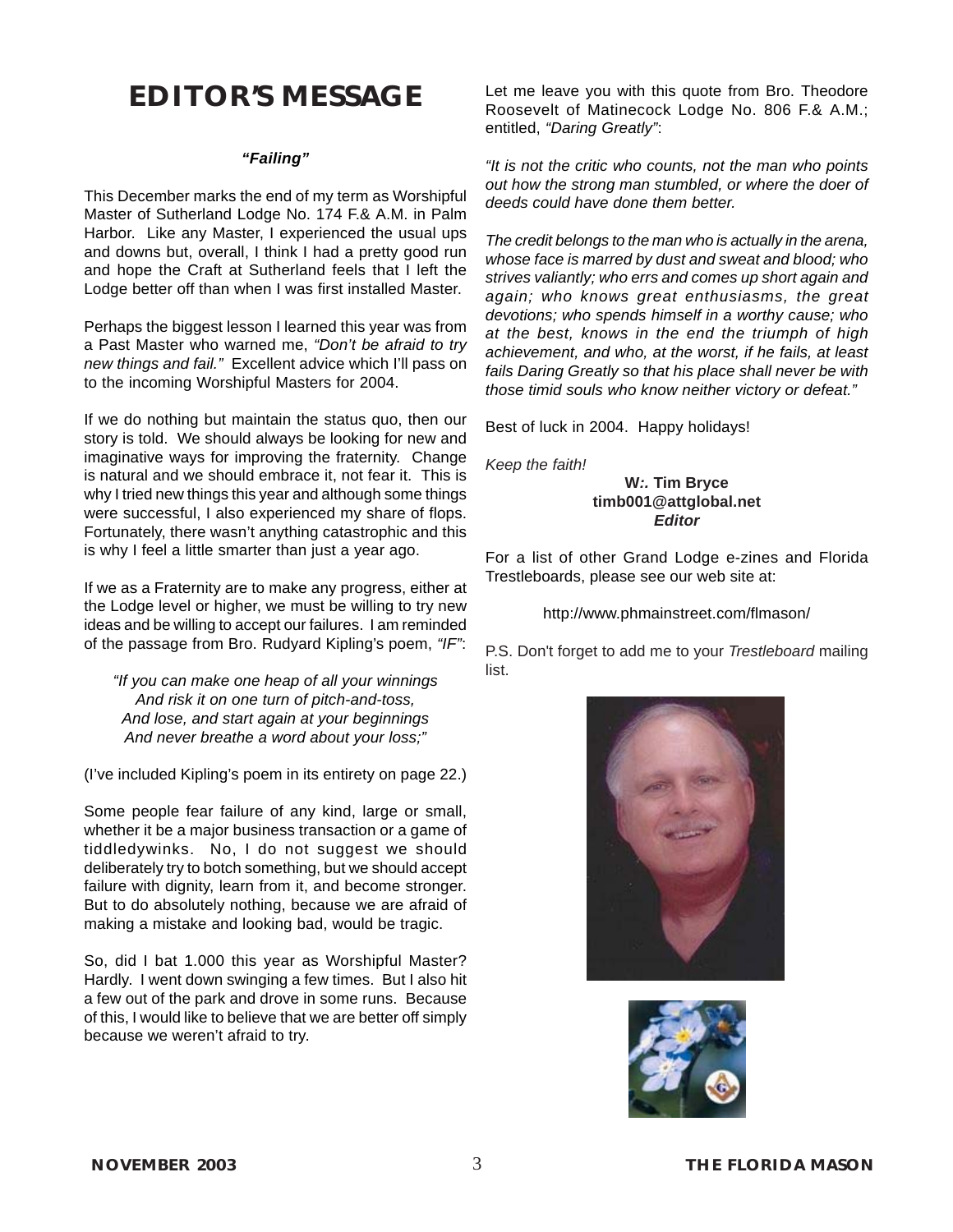### <span id="page-4-0"></span>**DOWN THE ROAD Calendar of Events**



For the Grand Master's Itinerary, see: http://www.glflamason.org/ Grand\_masters\_itinerary1.htm For other Grand Lodge activities, please see: http://plus.calendars.net/gloffla/ or<http://www.glflamason.org/>

#### **Saturday, November 1st, 4:30pm**

GM's official visit to District 25, Wauchula. To be held at the Wauchula Civic Center. For info: R*:.*W*:.*Jason C. Miller, DDGM/25; Tel: 863/452-6007; E-Mail: ffh@strato.net

#### **Saturday, November 1st, 5:30pm**

SGW Homecoming, Wauchula. For R*:.*[W:.John F.](#page-1-0) [Kavanaugh, PDDGM.](#page-1-0) To be held at the Wauchula Civic Center. For info: R*:.*W*:.*Jason C. Miller, DDGM/25; Tel: 863/452-6007; E-Mail: ffh@strato.net

#### **Tuesday, November 4th**

U.S. Election Day; Grand Lodge Work Day, Jacksonville.

### **Friday, November 7th**

GM's official visit to District 15.

#### **Saturday, November 8th, 4:30pm**

GM's official visit to District 16, New Smyrna Beach. To be held at: The Brannon Community Center For info: R*:.*W*:.*Phillip A. Hudson, DDGM/16; Tel: 321/267-0649; E-Mail: hudson@gnc.net

#### **Saturday, November 8th, 5:00pm-7:00pm**

Dave's Texas Stew/Chili Dinner @ Lake City Lodge No. 27; To assist Cherry Hill Lodge No. 12 of Ft. White with its new building fund. For info: Frederick Young; E-Mail: flyboy34@bellsouth.net

### **Saturday, November 8th, 6:30pm**

Hillbilly Dinner Show @ Turkey Creek Lodge No. 248, Plant City. The cost is \$20 per couple and \$30 for the entire family. Tel: 813/754-7700; E-Mail: dmason@cemcomp.com

#### **Saturday, November 15th**

District 22/23 Outdoor MM Degree @ Masonic Park & Youth Camp, Tampa

### **Sunday, November 16th, 11:00am**

Grand Lodge Board of Trustees Meeting at the [Masonic Home,](#page-612-0) St. Petersburg.

### **Wednesday, November 19th, 8:00pm**

SunCoast Masters & Wardens Association meeting (Dists, 20 & 21) at Tampa Bay Lodge No. 252, Safety Harbor. For info, R*:.*W*:.*Ron MMillan, 727/539- 1645, flddgm97@mpinet.net. Dinner: 7:00pm, Meeting: 8:00pm. Open to all Master Masons.

Saturday, November 22nd, 9:00am

Zone 6 School of Instruction @ Scottish Rite Masonic Center, 5500 Memorial Hwy, Tampa, FL; Tel: 813/886- 0578

#### **Saturday, November 22nd, 5:00pm**

GM's official visit to District 13, Lake Como. For info: R*:.*W*:.*James A. Thompson, DDGM/13; Tel: 386/649- 4459, E-Mail: jjthompson@gbso.net

#### **Saturday, December 6th**

York Rite One-Day Class, Orlando. For info: W*:.*Don Harriott, PM; Tel: 727/393-7963, E-Mail: pm24dth@aol.com

#### **Friday, December 12th, 7:00pm**

Worsipful Master Roast of W*:.*[Tim Bryce](mailto:timb001@attglobal.net), Sutherland Lodge No. 174, Palm Harbor. For info: http://www.os2ss.com/connect/masons/roast.htm

#### **Saturday, December 20th, 1:45pm-4:00pm**

Palm Harbor Holiday Parade (Masonic Float). Sutherland Lodge No. 174, Palm Harbor.

### **Saturday, December 27th**

Sts. John Day.

*Got an important date you want listed here? Send your announcements to THE FLORIDA MASON either through our web site at:*

> <http://www.phmainstreet.com/flmason/> Or e-mail it to t[imb001@attglobal.net](mailto:timb001@attglobal.net)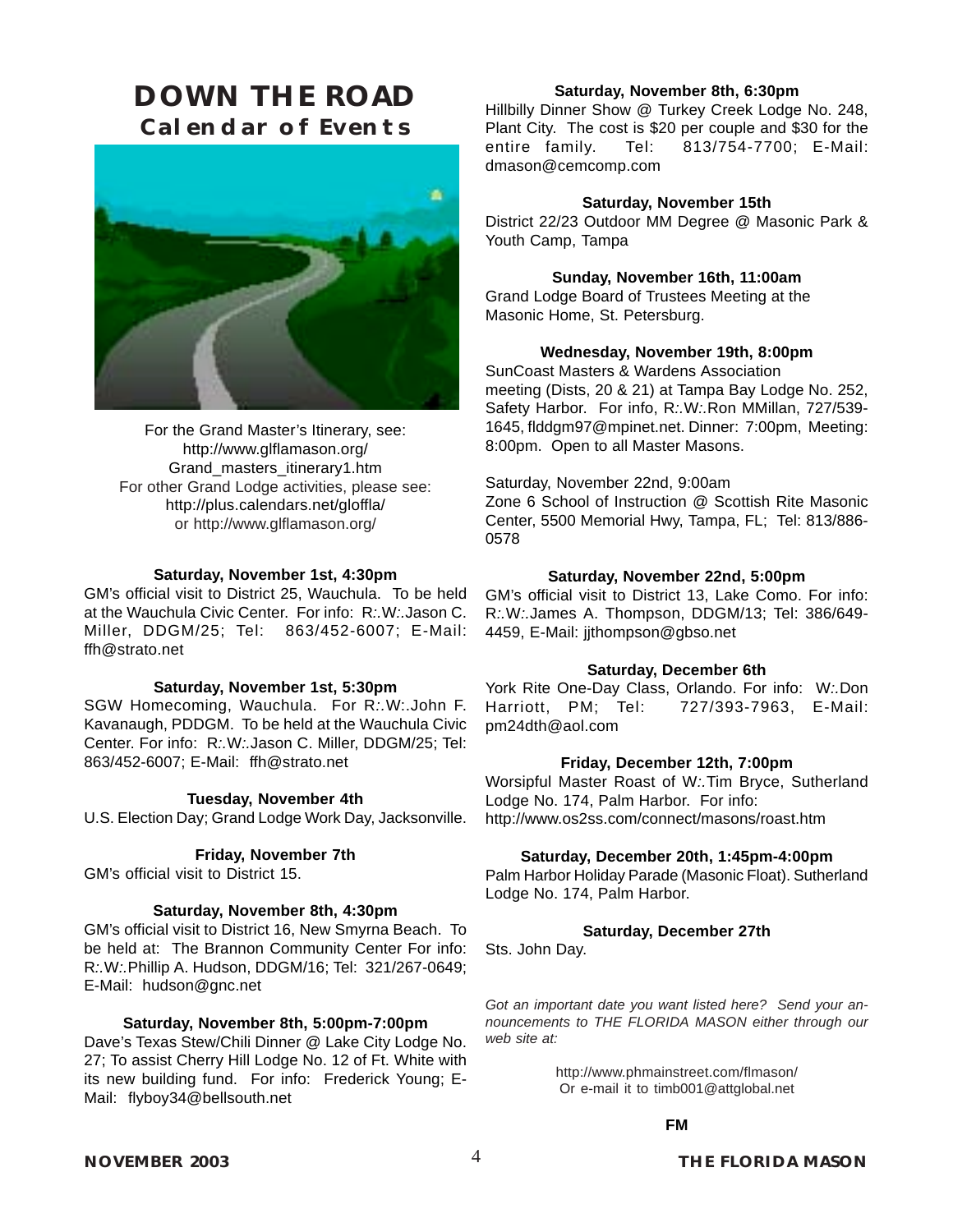*"How Freemasonry Tamed a Territory" by [W:.Tim Bryce](mailto:timb001@attglobal.net) Editor, THE FLORIDA MASON*





*Montana Bumper Sticker*

### **INTRODUCTION**

### *"No institution contains more valuable undeveloped history than Masonry."* - Nathaniel P. Langford (1867)

As we all know, law enforcement personnel are easily distinguished by certain symbols, such as a badge, a helmet, a uniform, or a shoulder-patch. Different jurisdictions, different symbols. But the shoulder-patch worn by the State Highway Patrol of Montana is an interesting design bearing one of the most intriguing insignias found in the law enforcement world: "3-7-77", a simple set of numbers which many people, including the Montana troopers themselves, have trouble explaining. In its simplest terms, it refers to how "Law and Order" was introduced to Montana and represents the basis for the founding of the state.

For years, historians have been at a loss as to the exact meaning of the mysterious "3-7-77." Theories abound to try and rationalize this cryptic numbering convention; everything from the dimensions of a grave (3 feet wide, 7 feet deep, and 77 inches in length), to a countdown to warn an outlaw or undesirable to get out of town (3 hours, 7 minutes, and 77 seconds) or face the consequences of vigilante justice. These theories are logically flawed and, as such, lack conviction. The only thing historians and scholars can agree upon is that it stood for a vigilante movement in the 1860's which cleaned up Montana and made it safe from thieves, armed robbers, claim-jumpers, and cutthroats. Bottom-line, the numbers "3-7-77" struck fear into the hearts of the outlaws of the day and, as such, must have been developed by a force to be reckoned with....Freemasons.

### **Nathaniel P. Langford**

1862 represented a chaotic year for the United States. The young country was at war with itself over ideology. After just one year of conflict, both the Union and the Confederacy started to realize their differences weren't going to be settled any time soon. The outlook for prosperity was bleak. People in both the North and the South were beginning to experience economic hardships. Those not interested in the righteousness of either side of the conflict wanted a way out. The western frontier held potential for those not afraid to embark into the unknown. Gold and silver had been discovered in the Northwest, making the temptation to move west irresistible to many people, including Nathaniel Pitt Langford of Minnesota.

In the summer of 1862, Langford, was one of dozens of men who signed on to an expedition, led by Capt. James L. Fisk, to cross the northern plains by wagon train and head into Western Montana to seek their fortunes and create a new life for themselves. At this time, Langford was 30. He was a tall man and had a beard to offset his slowly receding hairline, but more importantly he had a steely gaze that could penetrate your soul if you got on his bad side. Born in 1832 in Westmoreland, New York, Langford was raised and educated in New York state. In 1854, at age 22, he started his migration west by first stopping in Minnesota where he became a merchant and was raised a Master Mason under the Grand Lodge of Minnesota, an event which proved to be a key development in his character often overlooked by historians. He was proud of his Masonic heritage and was proficient in his degree work. Little has been recorded of his personal life, other than he was strong willed and spoke with conviction.

*(continued on page 6)*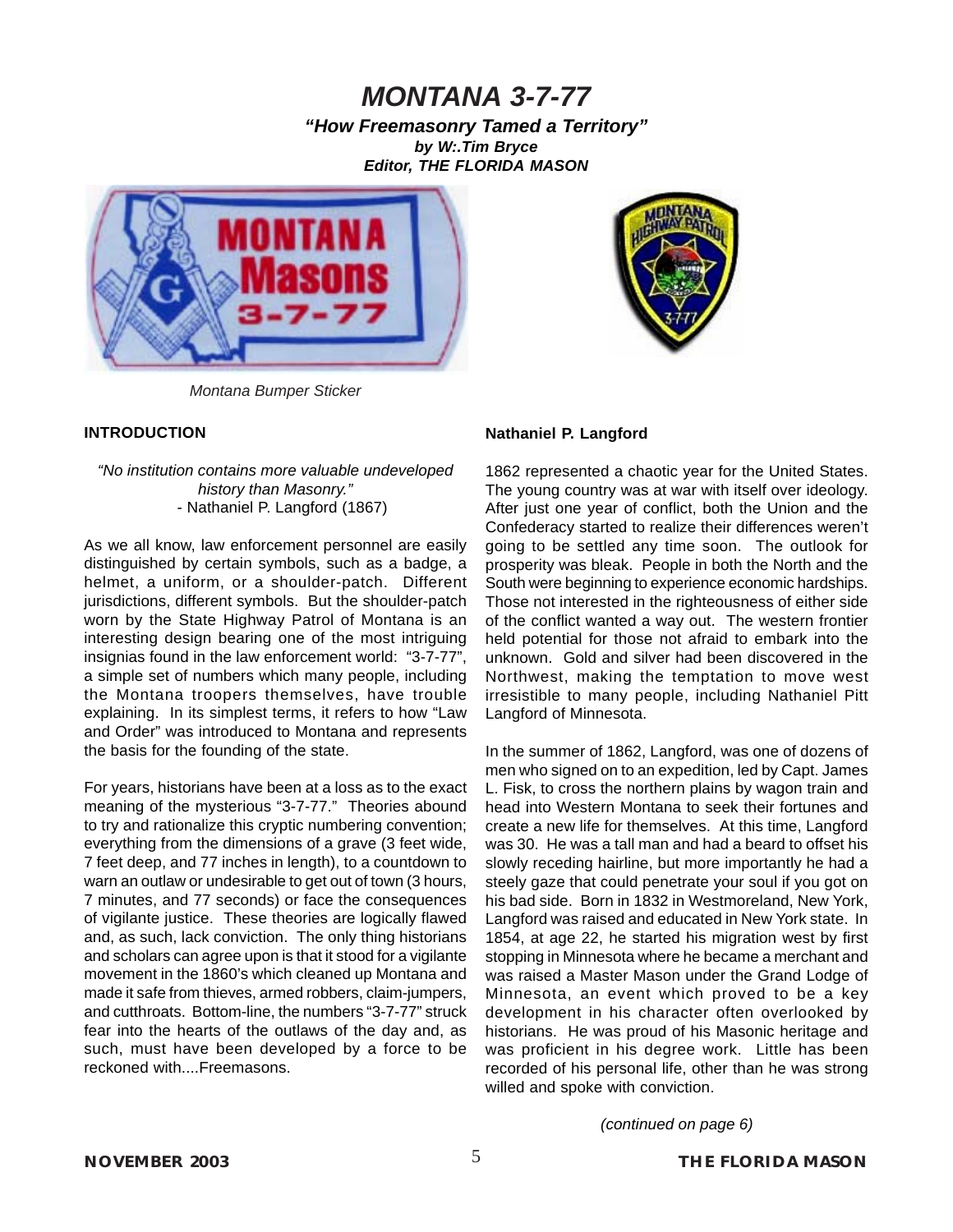*(continued from page 5)*

Like many others, Langford moved west to seek his fortune but he also suffered from wanderlust, the American frontier fascinated him and he found the temptation to explore it irresistible. Now, at age 30, he felt compelled to do something with his life and the Fisk Expedition represented the opportunity he had been waiting for.

### **Montana**

The name "Montana" is Spanish meaning "mountainous." Those visiting the state are struck by the beauty of the Rocky Mountains that follow the continental divide in the western part of the state. However, there are also vast plains in the state. Other than the plentiful mineral resources in the western part of the state there was little else in Montana of the 1860's but buffalo and Indians, lots of Indians. Montana was an excellent refuge from the white man's advancement to the west. Consequently, Montana became the home of many tribes including the Blackfeet & Crow, Northern Cheyenne, Flathead, Salish, Pend d'Oreille, Assiniboine and Sioux. The plains provided the perfect hunting grounds for bison representing the food, clothing and materials to sustain the tribes.

Bros. Meriwether Lewis and William Clark (St. Louis Lodge No. 111, MO) brought the first group of white explorers across Montana in 1805 and 1806 as part of their expedition to the northwest. They were closely followed by fur trappers and traders. Aside from this, Montana remained the domain of the Indian...until gold was discovered.

*Nathaniel P. Langford*

Well before Montana was recognized as a territory of the United States, gold was found in southwestern Montana in the early 1860's. With this news, prospectors hurried to the area and makeshift villages began to popup. Since there was not yet a territorial government formed, law was governed by mining camps who would hire private sheriffs to administer justice, usually with mixed results.

### **The Fisk Expedition**

Langford and the Fisk Expedition found its way through the plains of Montana with little incident. It had been a long and hard trip, but they were now approaching the end of their journey. Shortly before they reached the mountains, the expedition split into different directions with Langford's group heading towards the southwest.

The group of about a dozen men stopped along a river bank one day at noon to take refreshment and were about to resume their journey when three or four horsemen appeared, coming out of the mountains, dressed from head-to-toe as mountain men. As such, the Fisk group eyed them suspiciously and checked their weapons in case of trouble, particularly Langford who was attending to his horse towards the back of the group. Fortunately, the riders presented no threat as all but one rode past the group without stopping to talk. The one lone rider stopped and dismounted to talk to the men at the front of the group who were yoking the oxen. Langford was out of earshot as to what was being said but the conversation was brief and the rider mounted his horse again. As he was about to leave, he turned and asked,

*"Whose train is this?"*

*"Nobody's; we own the wagons among ourselves."*

*"Where are you from?"*

*"From Minnesota."*

*"How many men were there in your train?"*

*"About one hundred and thirty."*

*"Was there a man named H.A. Biff in your train""*

*"No, sir! No such man."*

*"Did you ever hear of such a man?"*

*"I never did," replied one.*

*"I know of no one of that name," said another.(1)*

*(continued on page 7)*

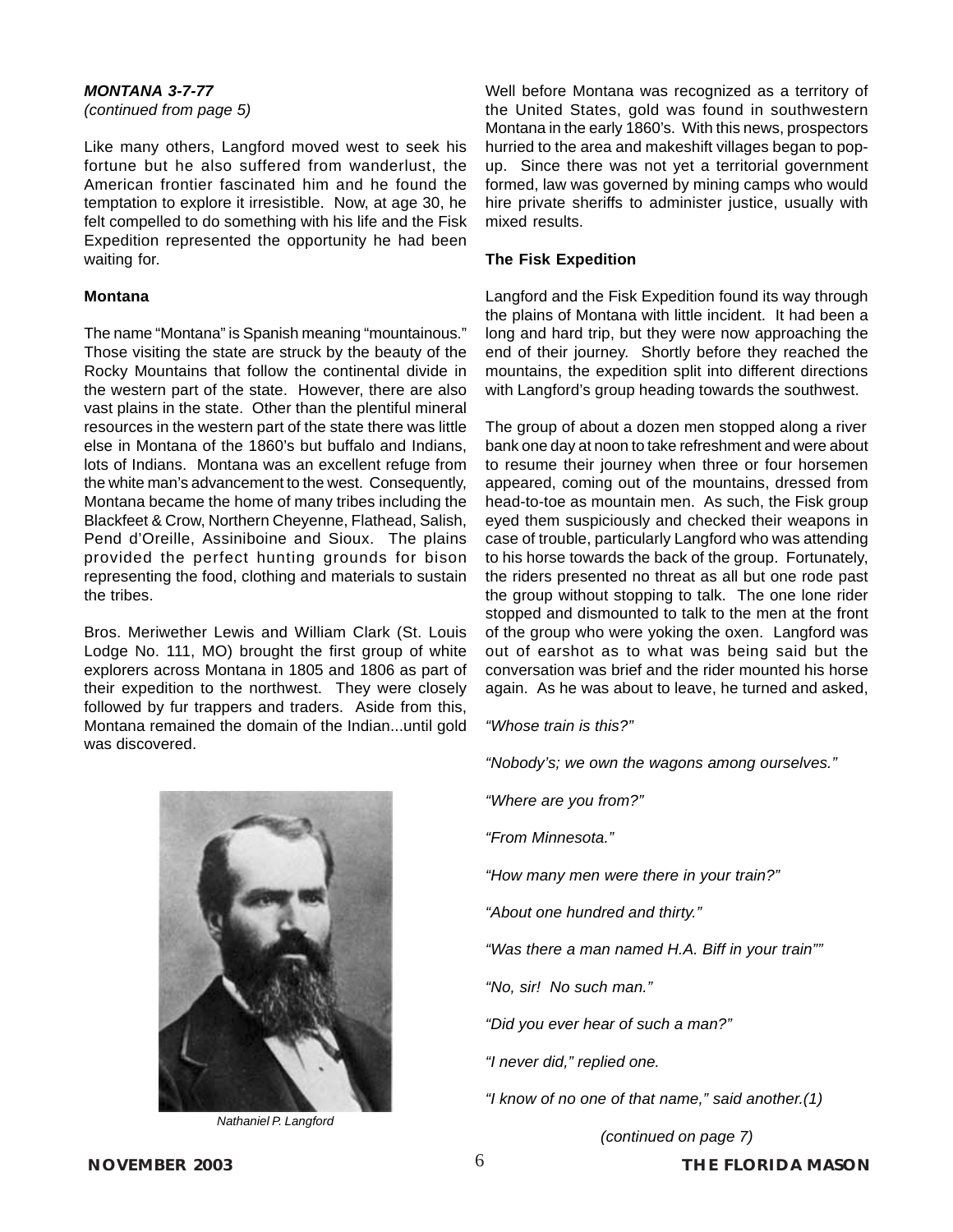*(continued from page 6)*

This dialog, of course, caught the attention of Langford. Before the rider could leave, Langford approached him on horseback and offered him the token and word of a Master Mason. The two shook hands fervently for both had found a Brother they could talk to and trust. The two rode the rest of the day together describing their backgrounds and talking about Bannack, the small mining town where Langford was heading. Langford found the man to be a warm and intelligent brother Mason and enjoyed his company immensely. Likewise, Langford was the first Mason the rider had met in Montana and they talked as long-lost friends for hours, much to the bewilderment of the others.

After the two had established a warm rapport and described their Masonic upbringing, the rider began to give Langford a picture of the lay of the land. He warned Langford how the area was growing due to the gold rush, and how some miners who struck gold had a tendency to disappear or were found dead. There was little, if any, law enforcement or government in the area. Consequently, he advised Langford to keep a low profile and watch his back.

The two eventually parted on the square with the rider heading off to rejoin his comrades. Langford took heed of his Brother's advice.

### **First Meeting**

As the Fisk group continued their trek, Langford marveled at the power of Freemasonry and dwelled on his chance meeting with his fraternal Brother. Summer had given way to Autumn and Langford knew their trip to Bannack was coming to an end. The group camped on the Mullan road near the summit of the Rockies. It was a picturesque spot where the mountains surrounded them and was lit at night by the moon and a curtain of stars. The glory and grandeur of the Rockies stirred Langford's soul and he wanted to celebrate their arrival. Knowing there were two other Masons in his party, he recruited Bro. George Charlton and Bro. George Gere, who, like Langford, were all members of Minnesota Lodges and the trio ascended the summit for the purpose of opening an informal Lodge of Master Masons as generations of Masons have done before them, complete with Bible, square and compass. Being more proficient in Masonic custom than his Brothers, Langford acted as Worshipful Master. Inspired by the moment, the Masonic words and ritual came back to Langford with fluidity and precision. All agreed it was a beautiful degree and confirmed their faith in their Masonic heritage. None realized the significance of this "epochal" event as Langford would call it, representing the very first Lodge of Master Masons ever held in Montana and ultimately foretold the events to shape the territory. The date: Monday, September 23rd, 1862.

These three Brothers, by their actions, became the "3" in "3-7-77".

### **Bannack**

Bannack was located on the southeastern edge of the newly created Idaho Territory (the southwest corner of modern Montana). The name "Bannack" was derived from the local Bannack Indians and the town was situated next to the Grasshopper Creek, a tributary of the Beaver Head. Grasshopper Creek was ultimately the source of the gold and the reason for people migrating to the area. Although the river had already been named by Lewis & Clark, local miners promptly renamed it "Grasshopper" due to the inordinate amount of insects that would swarm around as you walked about the area. Gold had been discovered in the Grasshopper on July 28th, 1862 and by the end of the year, hundreds of people had gravitated to the area, with a thousand by the end of 1863.

In 1862 Bannack was a typical American frontier boomtown. Buildings sprouted up seemingly over night, some were nothing more than simple cabins or shacks.

*(continued on page 8)*



*Mural from inside the Grand Lodge of Montana's Library & Museum, Helena*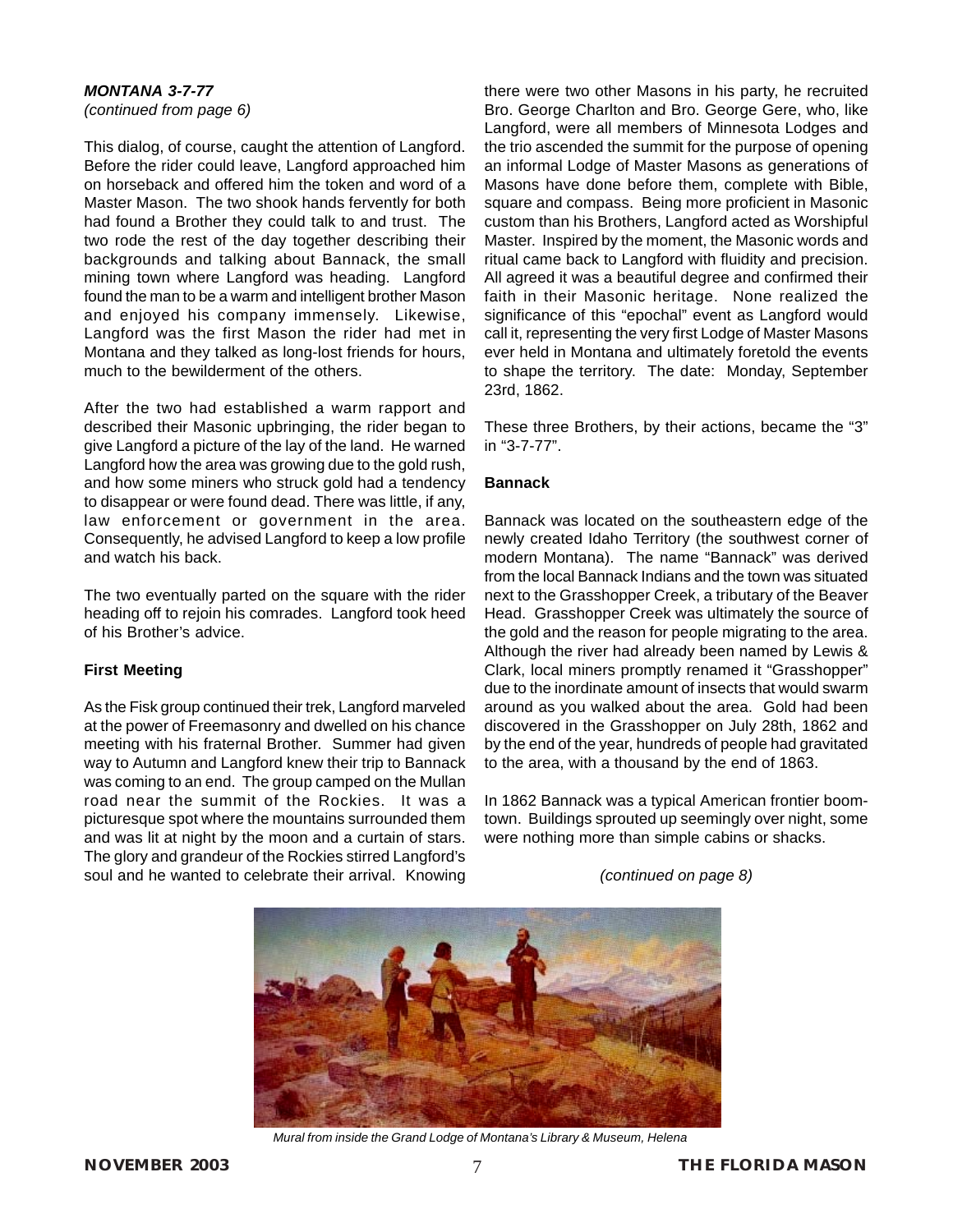*(continued from page 7)*

Although tents were commonly used by the miners at first, wooden structures were needed to withstand the harsh Montana winters. Consequently, several establishments sprung up quickly, including hotels, stables, a barber, even a bakery; and more than one saloon. Other structures would soon follow based on private donations, including a church, a jail, a school, and eventually a Masonic Lodge.

When people heard about the gold in Bannack, they swarmed to the area to seek their fortune. Most came to mine for gold, others came to create the infrastructure needed to support the miners, e.g., hardware, hotels, saloons, food, etc., but other lawless characters inevitably appeared on the scene to rob and steal from the work of others. Most of the residents were lawabiding citizens, others were outlaws looking for quick money, parasites sucking the decency out of society.

Although one would be captivated by the beauty of the area and unbridled freedom of Montana, you were always reminded that Bannack was an outpost in the "Wild West." In the early days, fights and duels would erupt at a moments notice, primarily due to liquor, gambling, a word spoken out of turn, or to simply prove manhood. Wrote Bro. Thomas J. Dimsdale, a writer who documented the era, *"such men find themselves removed from the restraints of civilized society."* This was a very masculine dominated society and the absence of female companionship only contributed to problems. To make matters worse, there was nothing to do during the brutal Montana winters except drink; consequently, many fell victim to "cabin fever."

Bannack was isolated from any true territorial jurisdiction, without any form of government. But man is a social animal requiring structure in the form of agreed upon rules, regulations and laws. Without them, chaos quickly follows, which Bannack fell victim to, and became a convenient target for outlaws who organized into gangs of roving desperados.

The citizenship of Bannack eventually took steps to bring a rudimentary form of law and order to the town. It was common in the old west for mining camps to elect their own sheriffs to settle disputes and try to keep a general sense of order. Bannack followed suit. Such sheriffs had a free hand to keep the peace, regardless of their methods. Suffice it to say, the tactics of the sheriffs would be unthinkable by today's standards. Again, this was the "Wild West."

Such was the environment Langford and his party rode into in the Fall of 1862. Bannack was far from the

civilization known to Langford in New York or even Minnesota. Such an environment would test any Freemason who believed in justice, religion, and brotherhood - as it did with Langford, who would stand out as a pillar of Bannack society based on his strong moral convictions.

Whether you were a miner or not, everyone at least dabbled in the search for gold, including Langford. But Langford was more of a businessman by nature and quickly recognized Bannack was rapidly expanding with plenty of miners looking to spend their gold dust. Consequently, he headed up a small partnership to build a sawmill outside of Bannack in a place called Godfrey's Canyon.

Langford restricted his close confidants to those he could trust, especially Brother Masons. Among his friends was Bro. William H. Bell who was a Mason from St. Louis. In November 1862, Bell fell victim to mountain fever and, as his dying wish, requested Langford give him a Masonic funeral. When Bell passed, his body was taken to the cabin of Bro. C.J. Miller and Langford spread the word from mouth to ear for all Masons in the area to assemble at Miller's cabin for the funeral. He did not anticipate the response his call would result in, nor the chain of events that would ensue.

Word of the Masonic funeral was carefully passed from one Brother to another around Bannack. As the sun set on November 12th, the Masons began to assemble at Miller's cabin, some came alone, others in groups, but they kept coming. Langford had expected perhaps a handful of Masons to heed his call. Instead, dozens appeared to pay their Masonic respects to their fallen Brother. So many Masons appeared that they moved the funeral to a larger cabin nearby. Langford conducted the services personally and 76 Brothers deposited the evergreen in Bell's grave.

These 76 Brothers, along with the deceased Bell, became the "77" in "3-7-77".

The Masons were pleasantly surprised by their numbers. Prior to the funeral, it had not occurred to anyone that the fraternity was so well represented in the area. Consequently, they began to hold lodge meetings in the security of the mountains, away from prying eyes and easy to tyle. These meetings became important to the Masons, not only to reaffirm their Masonic obligations but to establish the support network they needed to survive in dangerous times.

*(continued on page 9)*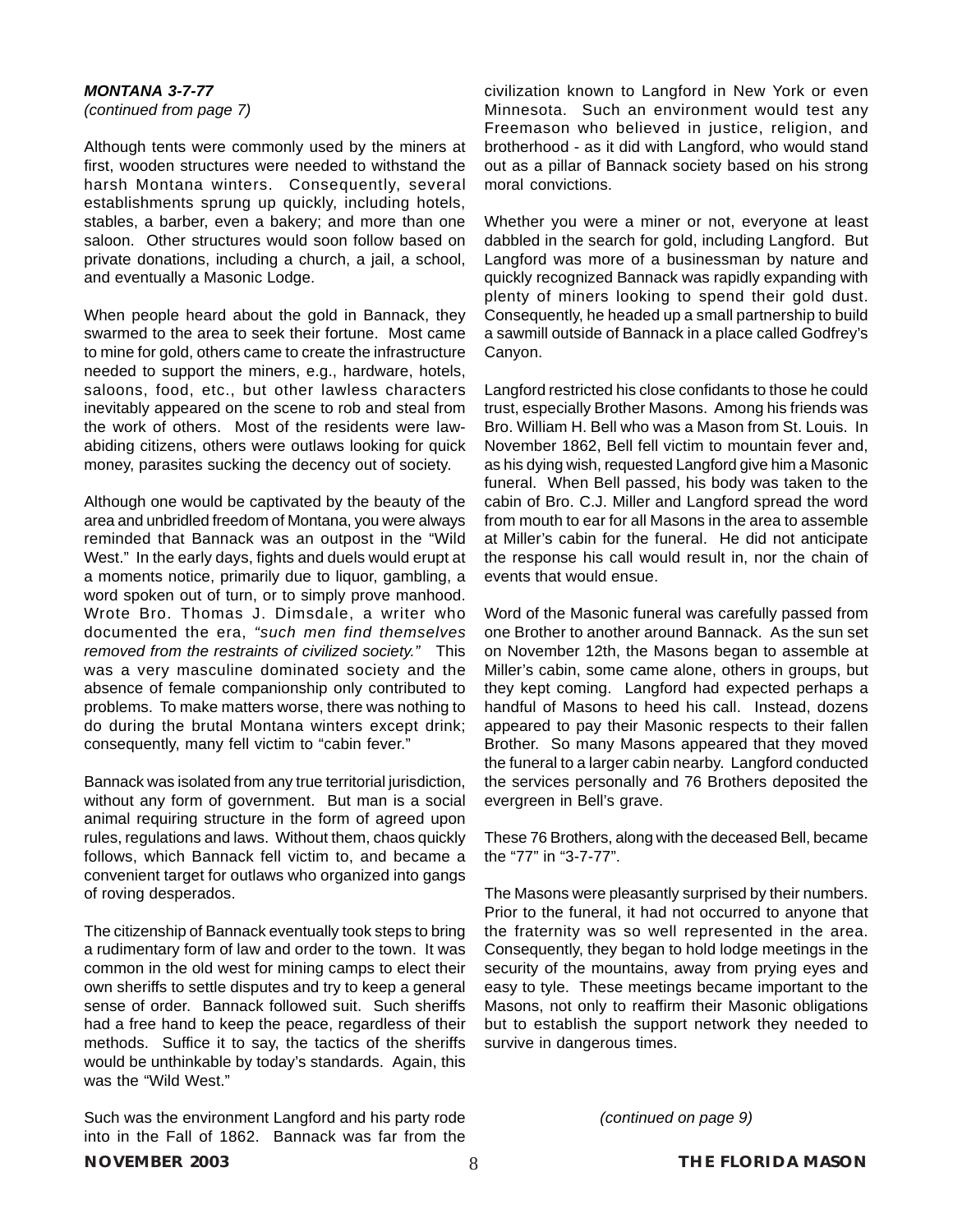**"7"**

The "7" in "3-7-77" is the keystone of our algorithm and represents the culmination of our story. Although, it is the main component that lead to law and order in Montana, it would be for naught without the first two variables in place.

As the Masons held Lodge in the mountains, a new force arrived in the Spring of 1863, Henry Plummer a New Englander who had come to town via California. In Plummer's youth, he was sickly and, based on his doctor's advice, left New England as a young man and traveled west to San Francisco where he tried his hand at odd jobs. Eventually he moved to Nevada City where he became a successful baker. Politics intriqued him and he was elected Marshall of Nevada City where he learned to be tough in order to survive as a lawman.

Plummer's record as a lawman was tarnished in 1857 when he gunned down John Vedder. Although Plummer claimed self-defense, the jury believed he may have been romantically linked to Vedder's estranged wife, Lucy. Consequently, he was convicted of second degree murder and sentenced to ten years in San Quentin. While in prison, Plummer's health again deteriorated; so much so, that on the recommendation of prison doctors, he was granted a pardon from the governor after serving only six months in prison. He returned to Nevada City to recuperate and work with his partner in his bakery. Eventually, he took up mining but was unsuccessful with the several claims he tried.



*Drawing of Henry Plummer by C.M. Callison Diaz*

No longer a lawman, Plummer felt free to live a wild lifestyle which would include liquor, women, and fighting. He was drawn into a drunken confrontation and shot a man named William Riley dead. Not wishing to take his chances with the local legal system again, Plummer left California in October 1861, before Riley's inquest. By fleeing the state before the inquiry, Plummer had become a fugitive from justice.

Plummer crossed over the California state line into Nevada but his name was known in these parts and, fearing arrest, he kept moving northward away from Nevada and California to Washington state. Learning of the gold strike in 1862 and seeking anonymity in the wilderness, Plummer headed to Montana where he could start anew and arrived in Bannack in the Spring of 1863.

Bannack at this time was still growing and lawless. The first flashpoint in its development towards law and order came when Charlie Reeves, and his accomplices Moore and Mitchell stirred up trouble by attacking a nearby Indian camp and, in the process, killed and wounded white men, as well as many Indians. The local citizenship was aghast by this and called for justice. In March of 1863, the mining districts became part of the newly formed Idaho Territory, but it took time for the word to reach Bannack. Feeling isolated but compelled to do something about the murders, the citizens of Bannack ordered a trial, the first of its kind in a miner's camp. In the past, miner camp trials were used to settle disputes over mining claims, not for murder cases. As such, Langford got involved and insisted on a trial by jury, not by the miners in mass as was the usual custom. Consequently, a judge, jury, prosecutor, defense attorney, and sheriff were appointed to hear the case with Langford sitting on the jury. The trial of Reeves, Moore and Mitchell was well attended by the miners and although the organizers had good intentions, it was far from perfect in terms of jurisprudence.

There was no doubt about the guilt of the accused, only their motivation. Unmoved by their arguments, Langford alone insisted on the death penalty while the rest of the jury wanted to seize their property and banish them from the area. After much deliberation, Langford settled for the seizure and banishment.

The acting sheriff felt uncomfortable in the role and quietly abdicated his position shortly thereafter. This left the door open for Henry Plummer who, with his New England charm, was elected sheriff of the mining district in May of 1863. Plummer was only 27 years old at the time. He was a handsome man of medium build, with a long mustache, customary for the time. He could change his disposition at a moment's notice, going from polite

*(continued on page 10)*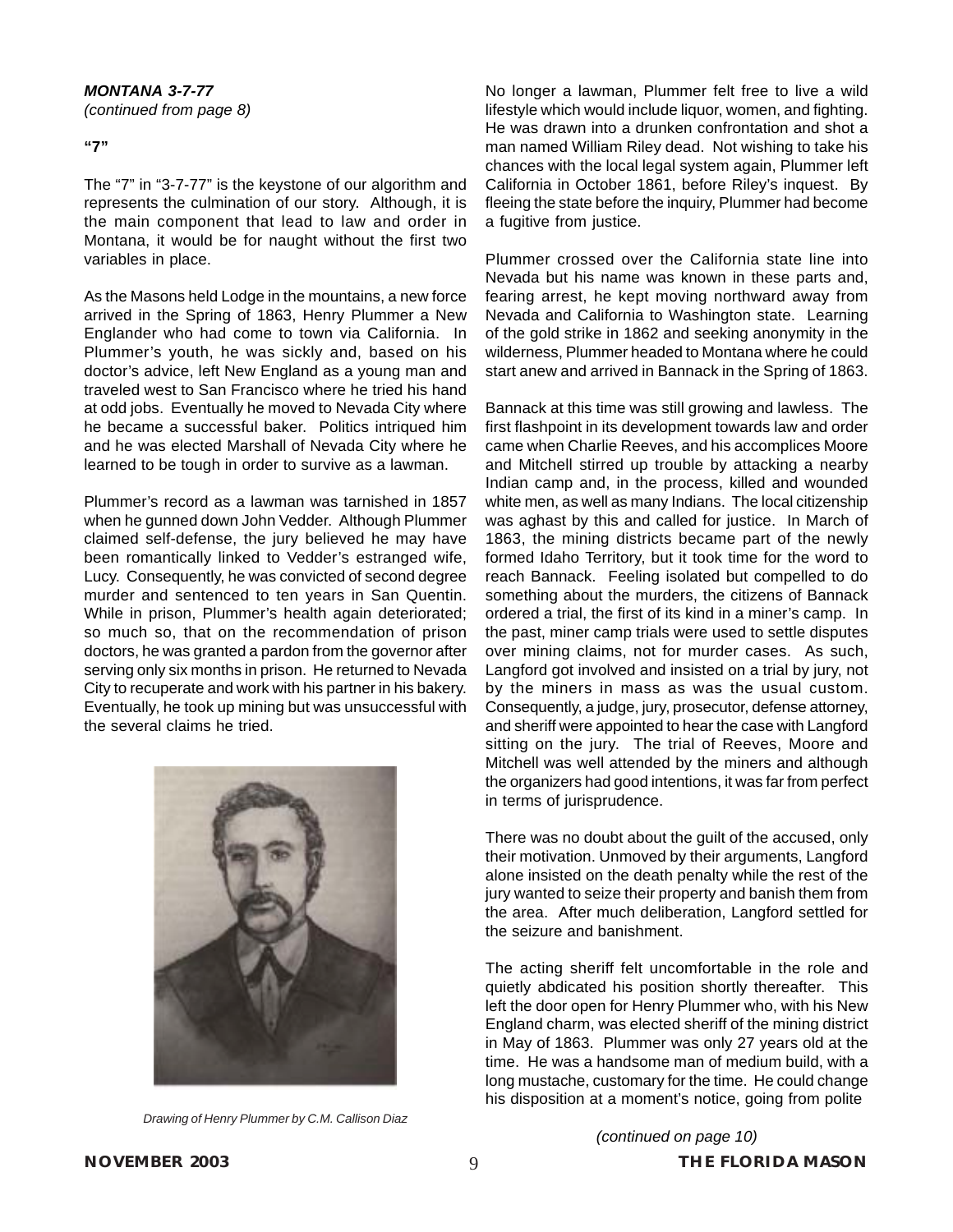*(continued from page 9)*

and engaging one minute, to crude and insensitive the next. Plummer was intelligent and his advice was often sought on a variety of matters, including mining. His disarming charisma could sway people and helped to break up fights and settle disputes. However, the educated citizens of Bannack saw through his charm and treated him suspiciously, as was the case with Langford who felt Plummer's New England charm beguiled a darker side to his character.

Plummer courted and eventually wed Electa Bryan in June of 1863. However, the marriage was brief, lasting just three months before she left him for her native Iowa under mysterious circumstances. The trouble between Plummer and his wife seemed to be caused by his frequent absence from home; he was either at his office, on patrol in the district, or, unknown to Electa, at the Rattlesnake Ranch, headquarters for the outlaws.

Plummer wouldn't allow anyone to challenge his authority and made it a point to reaffirm to everyone he met that he alone represented "Law and Order" in the area. His reputation as sheriff quickly grew; so much so, that he was nominated a Deputy U.S. Marshall for the Idaho Territory. But his nomination was blocked by Langford who, by this time, was President of the Union League and saw through Plummer's charm. This incensed Plummer who tried to sway Langford to endorse him, to no avail. Consequently, Langford became Plummer's sworn enemy.

Plummer had heard of the Masonic meetings in the mountains and, thinking it would be a shrewd political move, tried to join them only to be rebuffed by the fraternity who refused to let him in. This concerned Plummer greatly. He knew there were many Masons in the area and was concerned about the goings-on in their secret meetings, consequently, he sent spies to check on the Masons, only to be turned away by Tylers who safeguarded the meeting.

Despite the presence of a seemingly strong sheriff with his hand-picked deputies, crime did not abate, in fact, it proliferated. Robberies increased, as did disappearances and killings. Admittedly, Bannack was growing at an alarming rate. But if Plummer was half the sheriff he claimed to be, the town should not have been experiencing the problems it was. Further, it had not gone unnoticed that Plummer was absent from town whenever a robbery occurred. This was too remarkable a coincidence to be overlooked.

### The second flashpoint came in the Fall of 1863 when two stagecoach robberies took place between Virginia City and Bannack, along with the killing of Nick Tiebolt who was robbed of two mules and murdered. Although the outlaws covered their faces, those riding on the stage suspected George Ives, a known local ruffian, as the person leading the raid.

The brutality of the crimes infuriated the citizenship, particularly the Masons who discussed the problem at length in their meetings. The Brethren did not trust Plummer and his deputies, nor did they have faith in the jurisprudence of the newly formed territory.

Suspecting Ives' involvement with the stage coach robbery, a group of Virginia City citizens (Bannack's neighbors) seized Ives and brought him to trial. Ives' trial can be described as "clumsy" at best. Nonetheless, he was found guilty and sentenced to be hanged.

Subsequent to the trial, a core group of citizens, all Masons, met in secret. Impatient for justice and incensed by recent events, they decided to take law into their hands and formed a vigilante committee. Recognizing the need for organizing a tightly bound group, seven members swore allegiance to bring law and order to the area. On December 22, 1863 a vigilante oath was administered by Wilber Sanders, nephew of the new Chief Justice of the territory, Sidney Edgerton, both Masons from Ohio. It was these seven Brothers, by their actions, that became the "7" in "3-7-77".

They formalized the oath in writing the next day:

*"We the undersigned uniting ourselves in a party for the purposes of arresting thieves and murderers and recover stolen property do pledge ourselves on our sacred honor each to all others and solemnly swear that we will reveal no secrets, violate no laws of right and never desert each other or our standard of justice and seal them 23 of December 1863."*

Vigilantes were not uncommon in the wild west, particularly in the wilderness and loosely governed territories. But this Montana group developed an oath and a set of obligations based on honor, secrecy and righteousness; characteristics of Freemasonry.

The ranks of the vigilantes swelled immediately with Langford and many other Masons joining the group, as well as other non-Masons concerned with law and order. Merchants, miners, and professional men alike joined the committee, but membership in the vigilantes was a well guarded secret since they probably feared reprisals from the outlaws.

### **The Vigilantes**

*(continued on page 11)*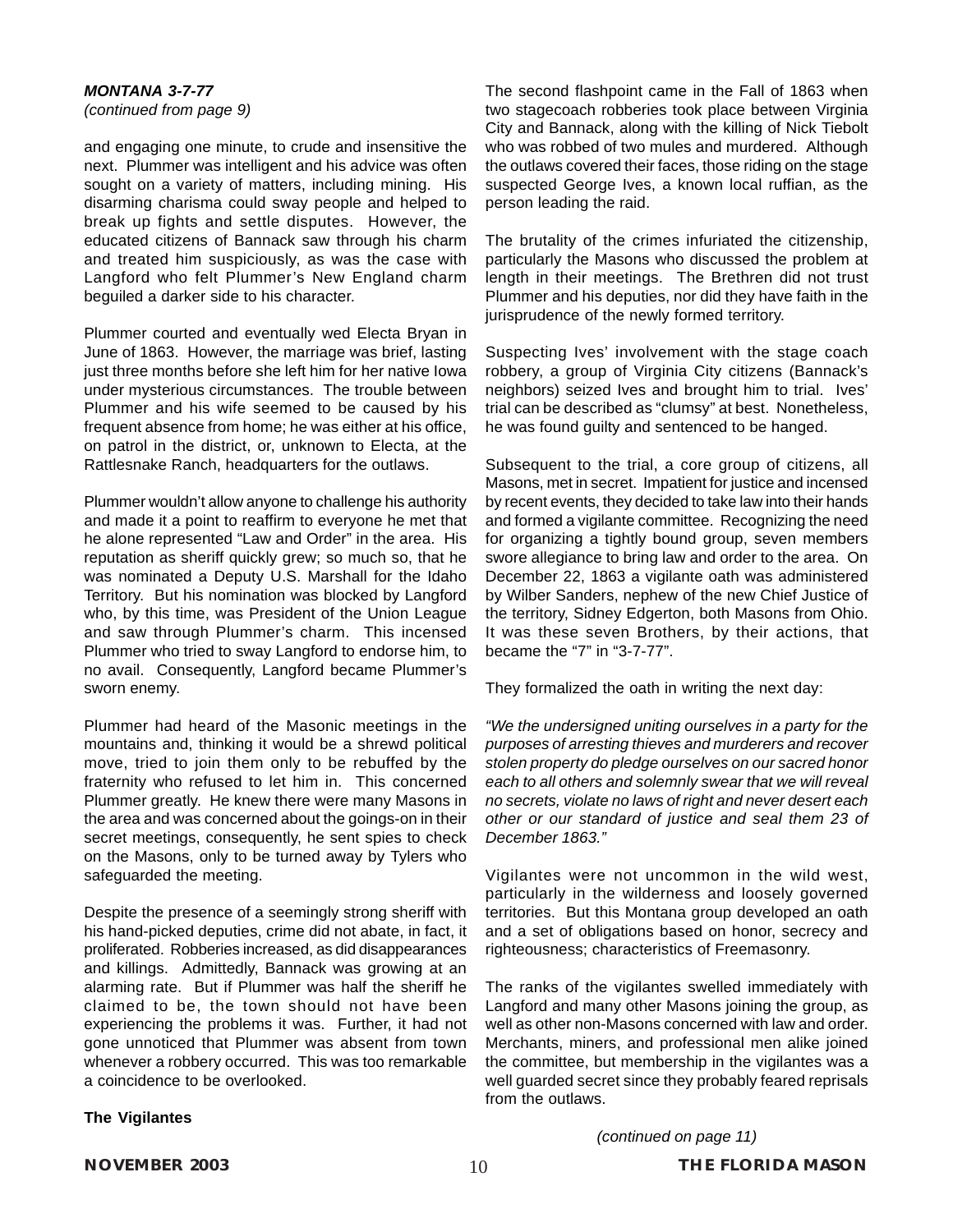### **Naming Names**

On the gallows, George Ives' last words were that it was his confederate, Alex Carter, and not himself, who had actually committed the murder of Nick Tiebolt. With this information, the newly formed Vigilante Committee sprung into action and went in search of Carter. Warned the committee was looking for him, Carter made his escape. Instead, the committee found Red Yeager, an accomplice of Carter's, and took him prisoner. Under questioning, Yeager revealed the names of the outlaw gang and the roles they served. Shockingly, he named Sheriff Plummer as Chief of the Gang, along with his deputies as accomplices. This made sense to the vigilantes, as all the pieces of the puzzle began to fall into place.

On January 10th, a group of 50-75 vigilantes from Bannack split into three squads and picked up Plummer and his two deputies, Ned Ray and Buck Stinson. Plummer had heard of how Ives' was arrested and executed and was probably not surprised to see the arresting squad on his doorstep. He didn't resist arrest, thinking he could talk his way out of the situation. He was wrong. The deputies were also easily apprehended and all three were hung on the Bannack gallows.

Following the hangings, the vigilantes in both Bannack and Virginia City wasted little time hunting down the remaining members of the outlaw gang, including Alex Carter who had escaped earlier. By the end of February 1864, Plummer's gang had been eliminated and peace was restored to the area. The vigilantes activities eventually subsided after this but was not totally abandoned until a few years later when the citizenship was convinced of the effectiveness of the legal system.

Historians question whether Plummer was, in fact, the



*The Bannack gallows where Plummer and his deputies met their fate; remarkably, they were ordered constructed by Plummer himself.*

leader of the outlaws and perhaps was innocent. The fact remains, with Plummer and the rest out of the way, law and order prevailed and Montana flourished.

### **EPILOGUE**

It is not known who specifically invented the expression "3-7-77", but it became the calling card of the vigilantes. In fact, the mysterious numbers actually did not appear until the 1870's as the vigilantes were disbanding. It would be found carved in trees and brandished around towns as an intriguing warning to outlaws not to disrupt the peace and harmony of Montana. For if they did, the warning implied the vigilantes would not hesitate to reassemble and take justice into their hands again.

Vigilantism in today's society is unimaginable. But given the climate of the times, e.g., alone in the wilderness with the "civilized" country at war with itself, it is understandable how the turn of events came about. Were the vigilantes wrong for taking the law into their own hands? Perhaps. But we, as members of the 21st century, are not fit to judge. Bottom-line, we must look at the end result: the robberies and killings stopped and law and order came to Montana.

There have been numerous books and articles written on the Vigilantes of Montana. Over the years, historians sifted through newspaper clippings of the time and available court and territorial records. We must remember American journalism, particularly in the west, had a flare for the dramatic at the expense of actual facts. Further, governmental records in a frontier town were practically non-existent. Regardless of how historians today protest Plummer's innocence, they had no way of knowing in any precise detail of the events that occurred. More importantly, they didn't have any knowledge of the customs and character of the Masonic Fraternity. In this author's opinion, most of the historians simply "missed it."

### **Langford**

Nathaniel Langford spent a total of forteen years in Montana. In 1870, he led an expedition to explore the upper Yellowstone and became the first superintendent of Yellowstone National Park. In his later years, he authored four books on both the formation of Montana and his explorations of Yellowstone, all of which are still available for sale from on-line book stores. He died in 1911 at the age of 79.

A lifelong Mason, Langford was very active in the Fraternity for many years. In 1867, he was appointed Grand Historian and, at the Grand Lodge of Montana's

*(continued on page 12)*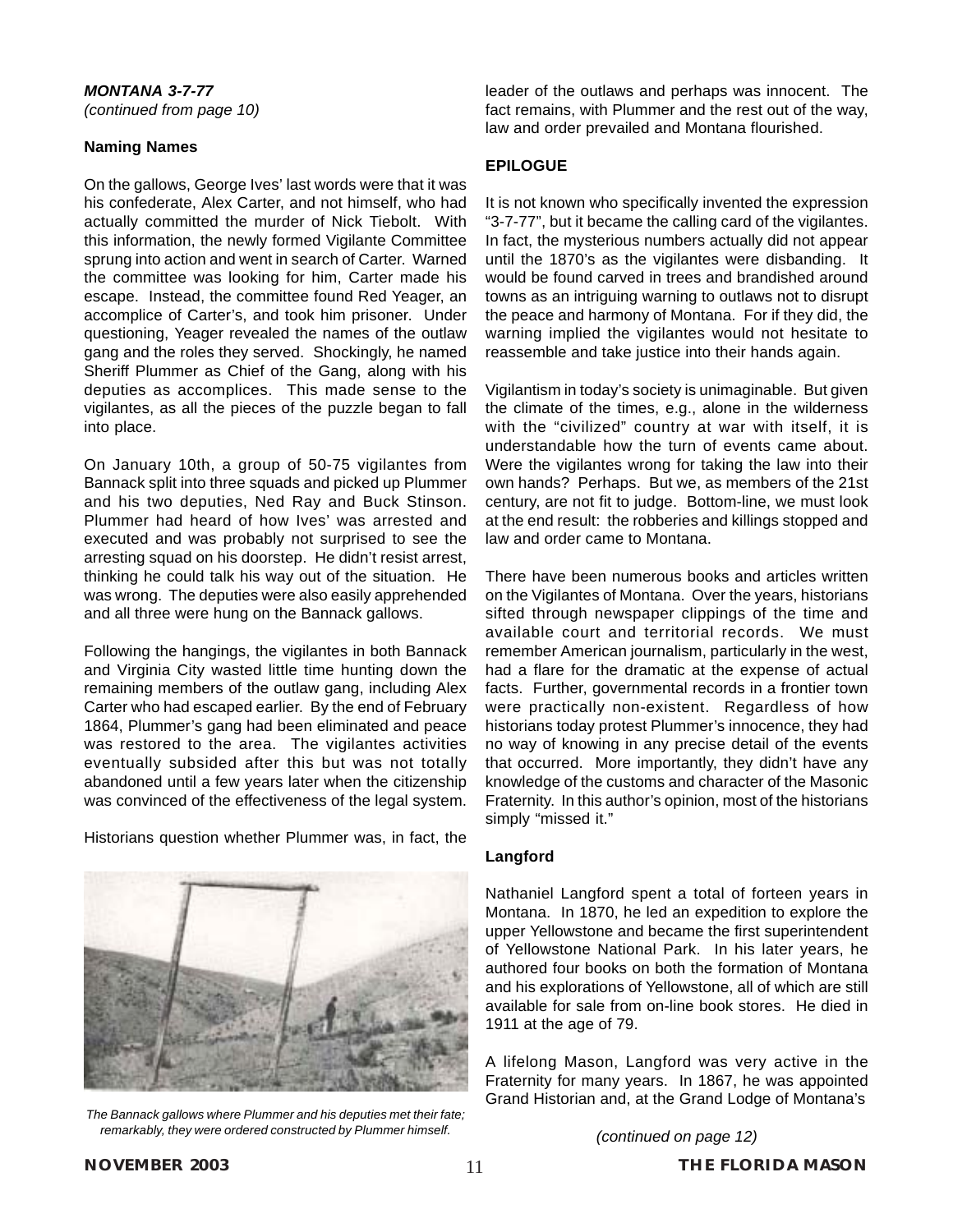*(continued from page 11)*

Third Annual Communications in Virginia City, he delivered an eloquent description of the accounts mentioned herein. His oratory, which was re-discovered not long ago, is available on-line at the Grand Lodge of Montana web site; specifically at:

http://www.grandlodgemontana.org/ Masonry%20in%20Montana/Langford/ langford\_speech.htm

### **Montana**

With law and order restored in Bannack, Montana become a U.S. territory in 1864 with Bro. Sidney Edgerton, Langford's friend and confidant, becoming the first territorial governor. Remarkably, Bannack had grown to a respectable size and, as such, became the capital of the new territory. But the gold-rush inevitably subsided and the populace moved on. By the time Montana became the 41st state in 1889, the capital was moved to Helena.

By 1938, Bannack was deserted and declared a ghosttown. Today, it is a state park where 60 buildings remain as a mute reminder of what was at one time the "Toughest Town in the West." Amongst the buildings, stands a small two story dwelling bearing the square and compass. The Masons built the building in 1874 with the bottom story donated as the town's school and the upstairs used as the Masonic Lodge.

### **Bannack Historical Lodge 3-7-77 A.F.& A.M.**

Bannack Masons obtained the Lodge's original dispensation on April 27, 1863 from the Grand Lodge of Nebraska. But as the Grand Lodge of Montana was formed in 1864, the Brethren reapplied in 1871 and became Bannack Lodge No. 16 A.F.& A.M. As the population moved away, the Lodge was forced to consolidate with Dillon Lodge in 1921.

The Lodge in Bannack remained dormant for many years until 2000 when the Grand Lodge of Montana rechartered it as a historical lodge. Today, any Master Mason in good standing and belonging to a Lodge recognized by the Grand Lodge of Montana can apply for a Life Membership in Bannack Lodge. For a petition, please see:

http://www.grandlodgemontana.org/ Masonry%20in%20Montana/images/ bannack\_historic\_lodge\_Petition.htm

The monies derived from membership in Bannack Lodge are used to maintain this historical structure. To date, the monies have been used to shore up the building without disturbing the past. So much so, that a Lodge of Master Masons is now held once a year to honor and remember the Brothers who helped tame a territory and forge a state.

So, what does 3-7-77 mean? "Law & Order"? Perhaps. As for me, I will always look upon it as a sign that we should never underestimate the power of the Craft.

*(continued on page 13)*



*Bannack Historical Lodge 3-7-77 A.F.& A.M. as it stands today in Bannack State Park. Photo courtesy of [W:.Bro.F. Lee Graves, PM](#page-13-0)*



*Inside Bannack Lodge today. Photo courtesy of R:.W:.David L. Prewett, Deputy Grand Master, Grand Lodge of Montana*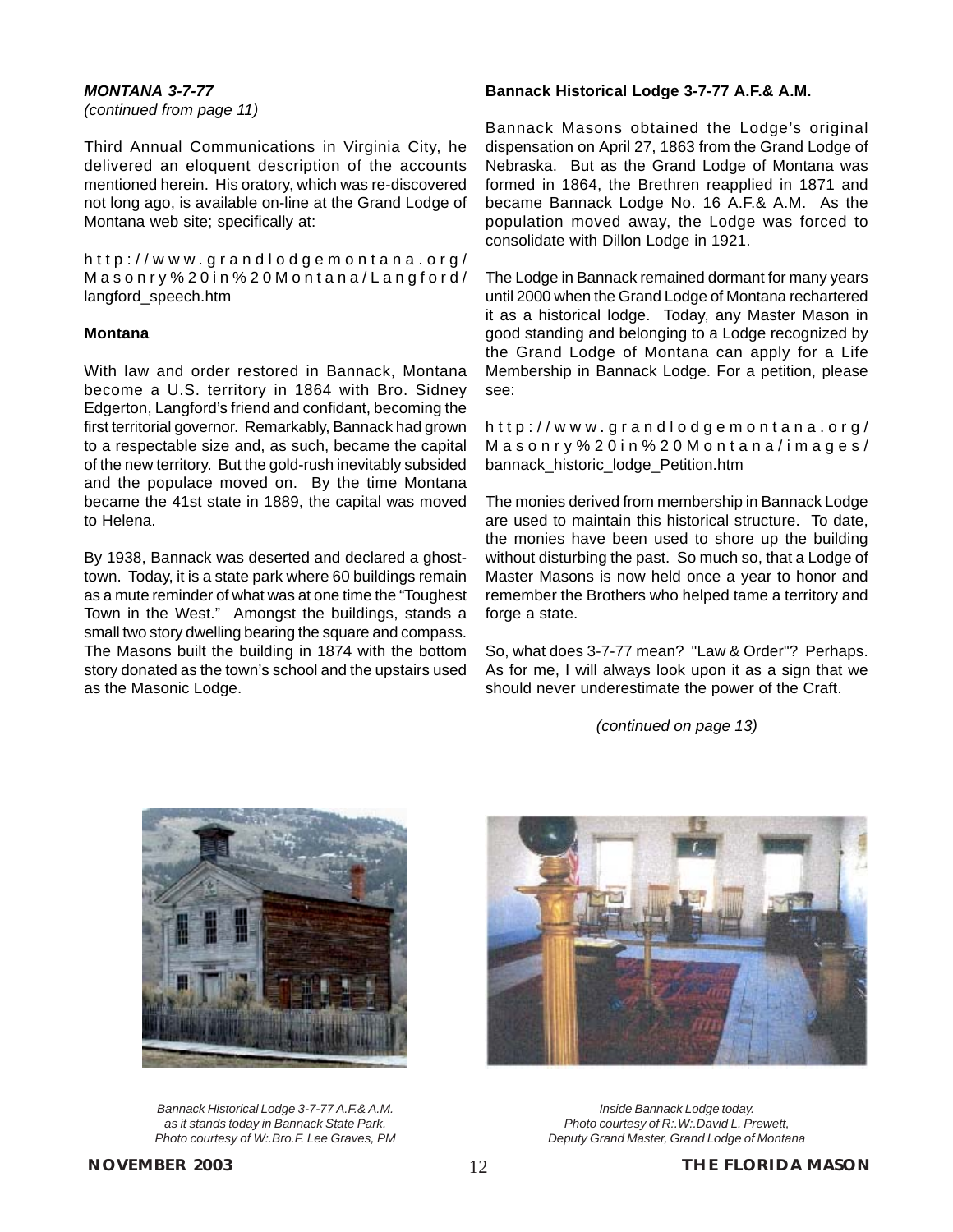<span id="page-13-0"></span>*MONTANA 3-7-77 (continued from page 12)*

### **BIBLIOGRAPHY**

(1) Nathaniel P. Langford, October 8, 1867, address to the 3rd Annual Communications of the Grand Lodge of Montana.

### **SOURCES**

Bannack Homepage http://groups.msn.com/BannackHomepage/ \_homepage.msnw?pgmarket=en-us

Bannack Lodge http://www.mastermason.com/falmr/bannack\_lodge.htm

Bannack State Park http://www.bannack.org/

Biography.Com: Langford Biography http://search.biography.com/print\_record.pl?id=16779

Grand Lodge of Montana http://www.grandlodgemontana.org/

Montana Historical Society http://www.his.state.mt.us/

Montana Vacation, Adventure, Recreation and Travel Planning Guide (Bannack) http://visitmt.com/categories/ moreinfo.asp?IDRRecordID=3081&SiteID=1

Montana Vigilantes Web Site http://schmittroth.tripod.com/mont\_vigi/

*The author wishes to express a personal note of gratitude to W:.Bro.F. Lee Graves, PM (flgraves1@msn.com), Past Grand Historian of the Grand Lodge of Montana, now residing in Stuart, Florida, for his assistance in editing this article.*

*Also, thanks go out to R:.W:.J. Paul Stellrecht, PDDGM/ 21 (S5319377@aol.com), for his review and advice regarding this article.*

**FM**



*Masonic pin for Bannack Lodge*

### *NEW ADDRESS FOR GOLDEN GLADES LODGE NO. 334*

Please be advised that Golden Glades Lodge No. 334 F.& A.M. has a new moved to a new address:

> 1725 NE 164 Street North Miami Beach, FL 33162

*- W:.Donald (Don) Bruder Worshipful Master dbworshipfulmaster@webtv.net*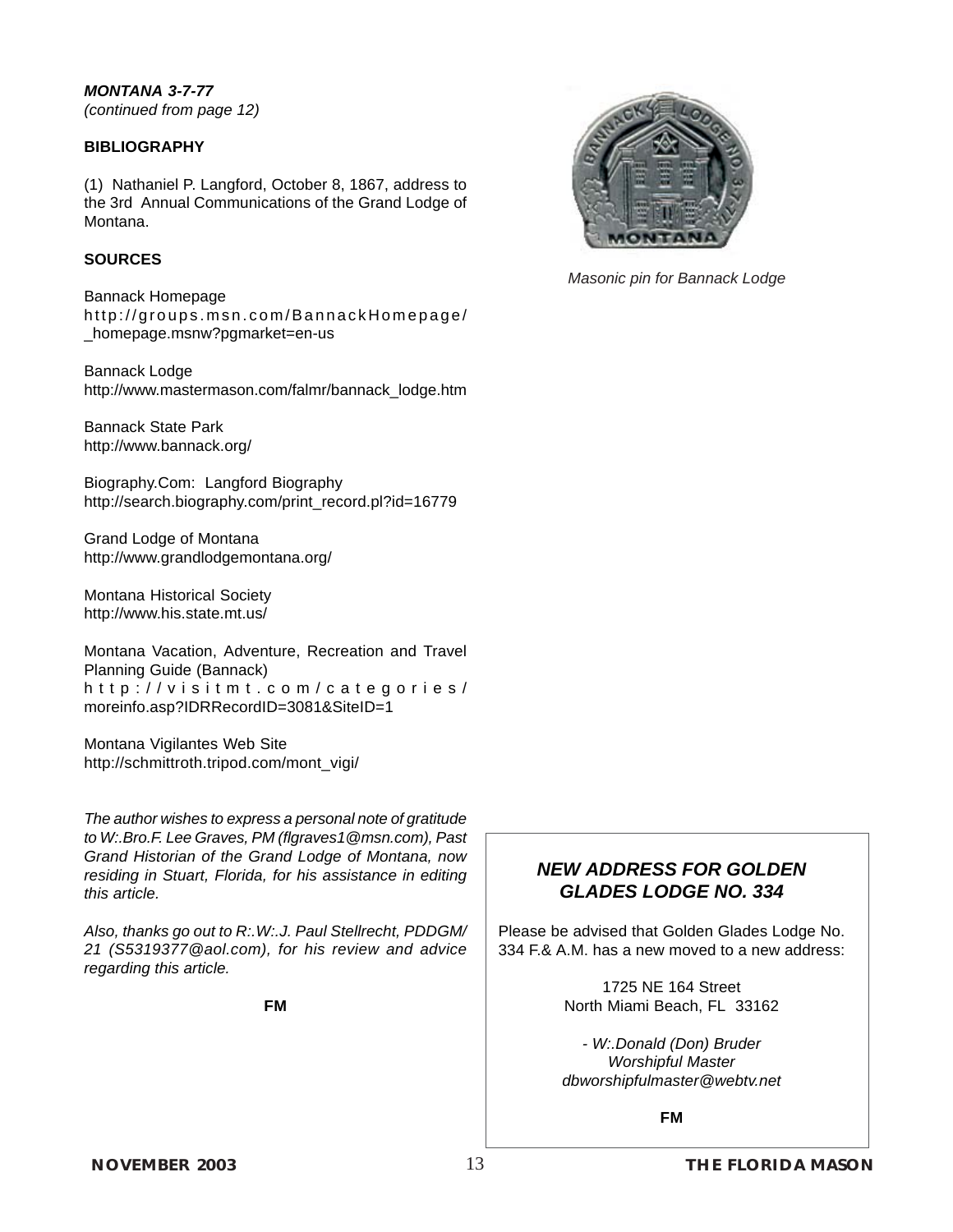### *AMELIA LODGE HOLDS FT. CLINCH CIVIL WAR-ERA MM DEGREE*

**FERNANDINA BEACH, FL (October 18, 2003)** - Masons from predominantly around the south gathered at historic Ft. Clinch to attend the "George W. Call Master Mason Degree" performed in full Civil War-era military uniforms. The special degree is performed only once a year by Brothers from Amelia Lodge No. 47 F.& A.M. who did an outstanding job. George W. Call was the first Worshipful Master of Amelia Lodge and died in the Civil War.

Ft. Clinch is located near picturesque Amelia Island (just north of Jacksonville), and is laid out in accordance with a Masonic Lodge. The fort was built just before the Civil War and changed hands a couple of times during the war by Union and Confederate troops. Consequently, the MM degree was performed in both Northern and Southern uniforms.

The weather for the degree was beautiful with a cool and comfortable breeze coming off the ocean and stars overhead. Approximately 200 Masons were on hand for the degree including Brothers from around the Jacksonville area, southern Georgia, Orlando, Lakeland, Tampa Bay, Tennessee, New Mexico, and Scotland.

Raised to the sublime degree of Master Mason were Bros. Vance Herbert LaPear and William Edward Kirkland. The degree team for the evening included:

### **Section I -**

WM - R*:.*W*:.*Danny Fullwood, PDDGM SW - Bro.John Drew JW - Bro.John Martin SD - Bro.David Sturgis JD - Bro.Todd Ericksen SS - Bro.Orlando Avila JS - Bro.Lee Burchett Sec - W*:.*Al Constant, PM Cha - W*:.*Al Constant, PM Tyl - Bro.Billy Taylor

### **Section II -**

KS - R*:.*W*:.*Danny Fullwood, PDDGM SGW - W*:.*Tom Applewhite SD - Bro.David Sturgis JD - Bro.Todd Ericksen JA - Bro.John Martin JO - Bro.David Sturgis JU - W*:.*Jimmy Jones, PM



*The fort is located near Amelia Island; just north of Jacksonville.*



*Inside the fort just before the degree.*



*The degree team with newly raised Bros. Vance Herbert LaPear and William Edward Kirkland*

FC10 - R*:.*W*:.*Carl Amos, DDGM FC11 - W*:.*Richard Cobb FC12 - W*:.*Jack Love, PM SC - Bro.Lee Burchett WFM - Bro.Orlando Avila GS - W*:.*Al Constant, PM Cha - W*:.*Al Constant, PM

**NOVEMBER 2003 14 14 THE FLORIDA MASON** *(continued on page 15)*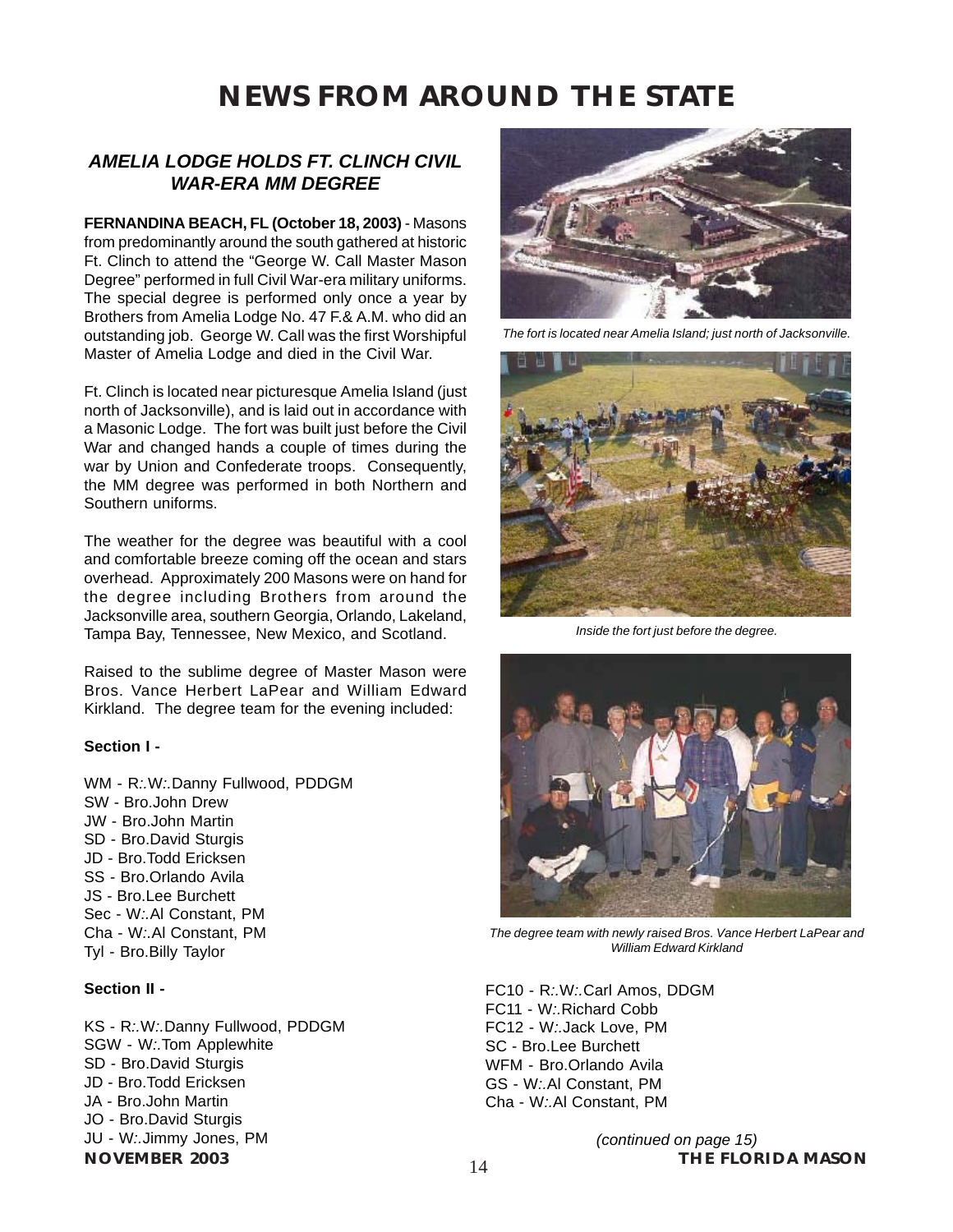### *FT. CLINCH CIVIL WAR-ERA MM DEGREE*

*(continued from page 14)*

Lecture - R*:.*W*:.*Wilmer T. Atwell, PDDGM

W*:.*Richard Cobb is the current sitting Worshipful Master of Amelia Lodge.

For some RealOnePlayer comments from the participants, please see:

http://www.phmainstreet.com/audio/ftclinch.ram

Prior to the degree, Amelia Lodge hosted a good old fashioned shrimp boil that was simply delicious.

Fort Clinch State Park, one of the oldest parks in the Florida park system, was acquired in September 1935. The Civilian Conservation Corps (CCC) was responsible for some of the initial development of the park.

The park has a very well preserved Civil War era fort with a long and storied history. The structure served during the Civil War, Spanish-American War, and World War II. Many of the fort's structures were rebuilt and repaired by the Civilian Conservation Corps during the 1930s as part of the public works program enacted by President & Brother Franklin Delano Roosevelt (Holland Lodge No. 8 A.F.& A.M., New York). The coastline along the Cumberland Sound, where the fort is located, has the remnants of many buildings scattered along its beach. Some of these were associated with the fort and later the caretaker residence after the fort was abandoned. Another remnant is a brick fireplace that can be seen when the sand level allows. This fireplace is assumed to be all that is left of a beacon house that was situated on the sound. An attached light beacon helped ships navigate the entrance into the St. Mary's/Amelia River. Along the park drive is the masonry structure believed to have been the oil storage house for another beacon located near there. These two beacons, the one on the Cumberland Sound and the one on the park drive, were used to line up with larger Amelia Island Lighthouse when ships were coming into the channel to visit the port of Fernandina.

*Congratulations one and all on a superb degree!*

*- [W:.Tim Bryce](mailto:timb001@attglobal.net) Editor, THE FLORIDA MASON*

**FM**



*Pinellas County Brothers attending the degree*



Visit our online store at www.MasonicLuxuries.com to view our entire collection. For immediate assistance, please call us at (866) 455-8757

**NOVEMBER 2003** 15 **15 THE FLORIDA MASON**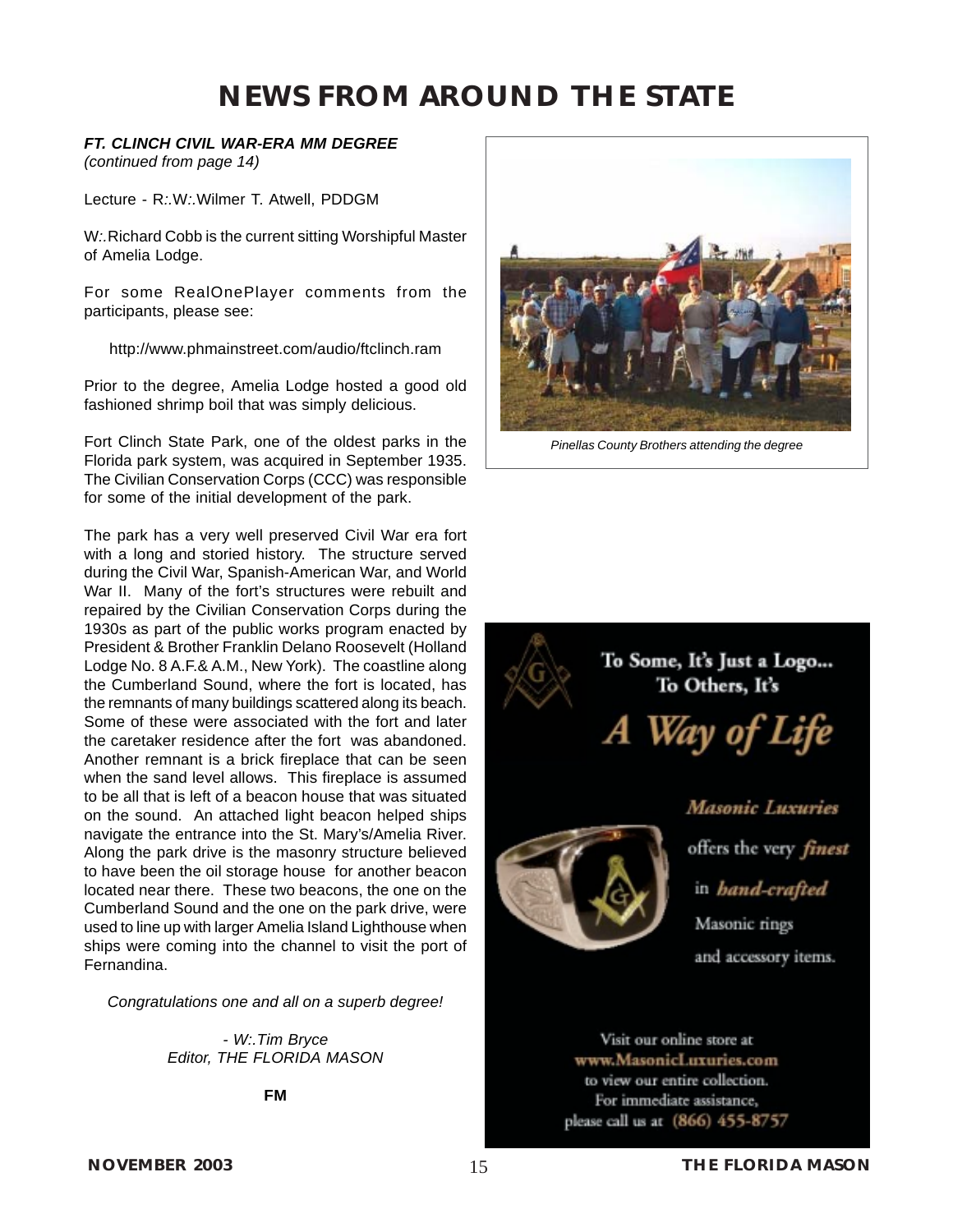

### *HARBOR CITY, MERRITT ISLAND, AND BREVARD CONFER JOINT MM DEGREE*

**MELBOURNE, FL (September 13, 2003)** - Harbor City Lodge No. 318 F.& A.M. (http://www.geocities.com/ hcl318) conferred the Master Mason Degree jointly between Harbor City Lodge No. 318, Merritt Island Lodge No. 353 (http://www.mi353.org/) and Brevard Lodge No. 113 with over 45 Brothers in attendance. The newly raised Brothers include:

Bro. Michael Raymond Hutzler - Harbor City No. 318 Bro. Evan Michael Nitz - Harbor City Lodge No. 318 Bro. Curtis Bret Stickle - Merritt Island No. 353 Bro. Stephen Proctor Mangum - Merritt Island No. 353 Bro. Stephen John Costianes - Merritt Island No. 353 Bro. Robert Reeves Perry - Merritt Island No. 353 Bro. James Leon Lewis - Brevard Lodge No. 113

The degree team for the day included:

WM - Bro.Fran Cirillo SW - Bro.Mike McAfee JW - Bro.John Ellis SEC - W*:.*John Paniccia TR - W*:.*Ron Trinkle CH - Bro.Chuck Frost SD - Bro.George Goddard JD - Bro.Paul Beaudoin MA - Bro.Otto West SS - W*:.*Jake Ashman JS - W*:.*Barry Shaeffer TY - W*:.*Jim Kerrigan TY - Bro.Harry Stewart FC #1 - W*:.*Ron Trinkle FC #2 - R*:.*W*:.*George Malone FC #3 - R*:.*W*:.*J.C. Smith FC #7 - W*:.*Dayle Schrock FC #8 - Bro.Mike Murphry

FC #9 - Bro.Mark Simmons FC #10 - W*:.*Charles R.R. Walle FC #11 - R*:.*W*:.*Tom Moore FC #12 - W*:.*Charles Bryant

The Master Mason lecture was delivered by W:.Charles Bryant and the Charge was delivered by Bro.Fran Cirillo, both from Harbor City Lodge No. 318.

Worshipful Master Ron Trinkle said, "When we have several Lodges who want to work together, and support one and other, it only helps to strengthen the fraternity".

Congratulations to all.

*- George Goddard ggoddard@cfl.rr.com Senior Deacon, Harbor City Lodge No. 318 F.& A.M. http://www.geocities.com/hcl318*

**FM**

### *Your ad would look great here!*

Contact Tim Bryce to place an order: Tel: 727/786-4567 E-Mail: [timb001@attglobal.net](mailto:timb001@attglobal.net)

Advertising rates are posted on page 2 of this publication.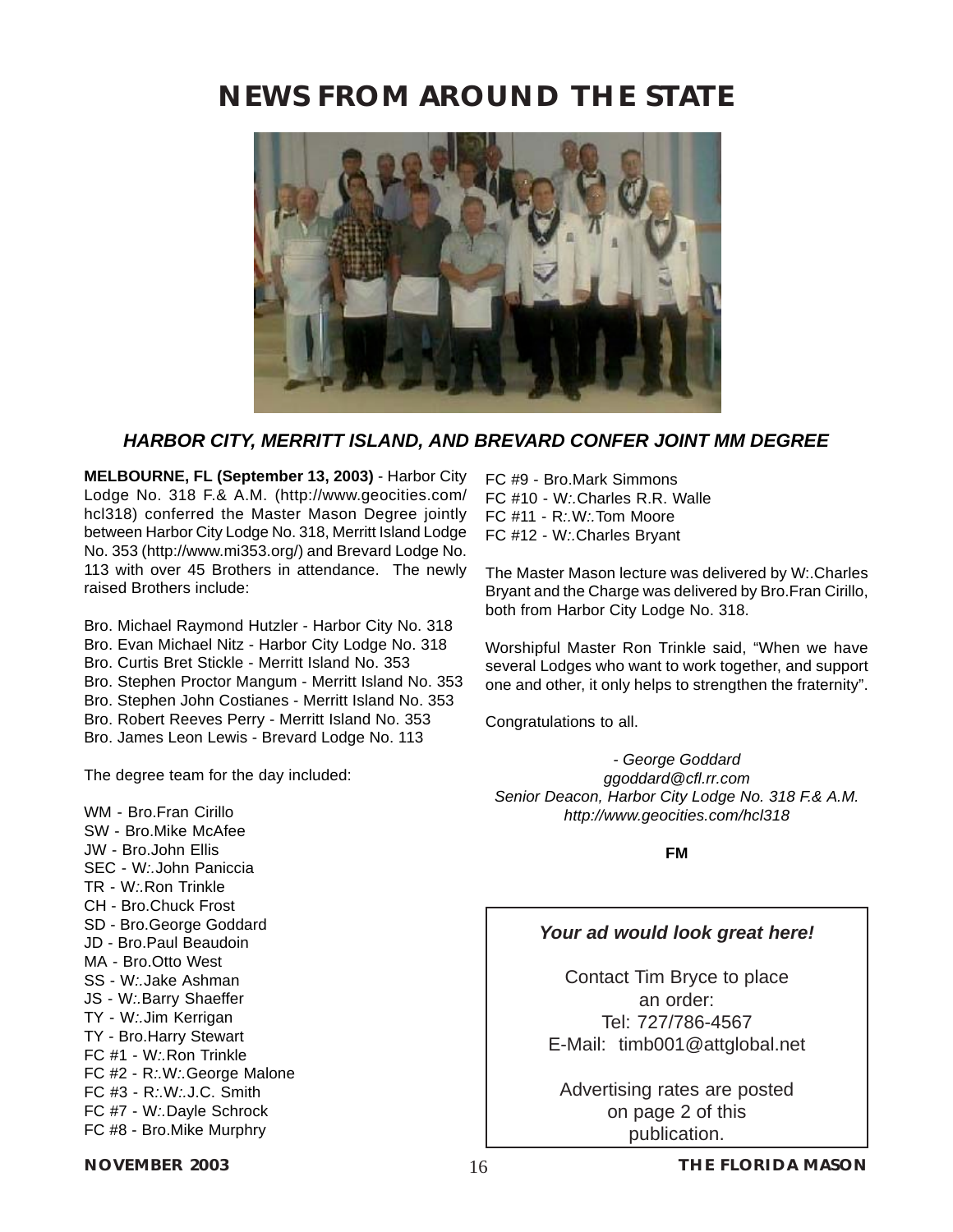<span id="page-17-0"></span>

*(L-R) Front Row: EA Bros.DiNardo, Gaughen, Scott, Wallace, Williams, Zawacki. Back Row: R:.W:.Tom Cox, SW Bro. Thomas, and W:.Bryce*

### *SUTHERLAND INITIATES SIX BROTHERS; THAT'S RIGHT - 6*

**PALM HARBOR, FL (September 23, 2003)** - [Sutherland](#page-4-0) [Lodge No. 174 F.& A.M. \(http://www.os2ss.com/connect/](#page-4-0) [lodge174/welcome.htm"\)](#page-4-0) initiated six new members into the fraternity as Entered Apprentices, the largest number to join the Lodge at one time in ten years. The group included:

Dave DiNardo - Seminole Frank Gaughen - Palm Harbor Greg Scott - St. Petersburg Brian Wallace - Oldsmar Doug Williams - Holiday Joe Zawacki - St. Petersburg

The degree team for the evening included:

WM - W*:.*Tim Bryce SW - Bro. Lou Thomas JW - Bro. Steve Pelicos Trs - FC Bro. Scott Crum Sec- W*:.*Ken James, Sr., PM CH - Bro. Tom Collias SD - JW Bro. Jack Bostrom JD - Bro. Larry Lytle SS - Bro. Ken Warner JS - Bro. Robert Fischer Mar - W*:.*Alan Leverock, PM Con - W*:.*Bill Weber, PM, East Gate Lodge 355 F.& A.M. Org - Bro. John Tyrkala TY - Bro. Warren Bundy, Sr.

The EA lecture was delivered by R*:.*W*:.*Tom Cox, PDDGM/21 of Gulf Beach Lodge No. 291 F.& A.M. in Madeira Beach, and the charge was delivered by Sutherland's Master, W*:.*Tim Bryce. Refreshment was provided by Junior Warden Jack Bostrom.

*"This was an exciting evening for us,"* said Worshipful Bryce, *"I believe what you are seeing here is a resurgence of interest in the fraternity. 2003 has been a good year for Freemasonry, not just here at Sutherland, but throughout Districts 20 and 21."*

Congratulations one and all.

*[- W:.Tim Bryce](mailto:timb001@attglobal.net) [Editor, THE FLORIDA MASON](mailto:timb001@attglobal.net)*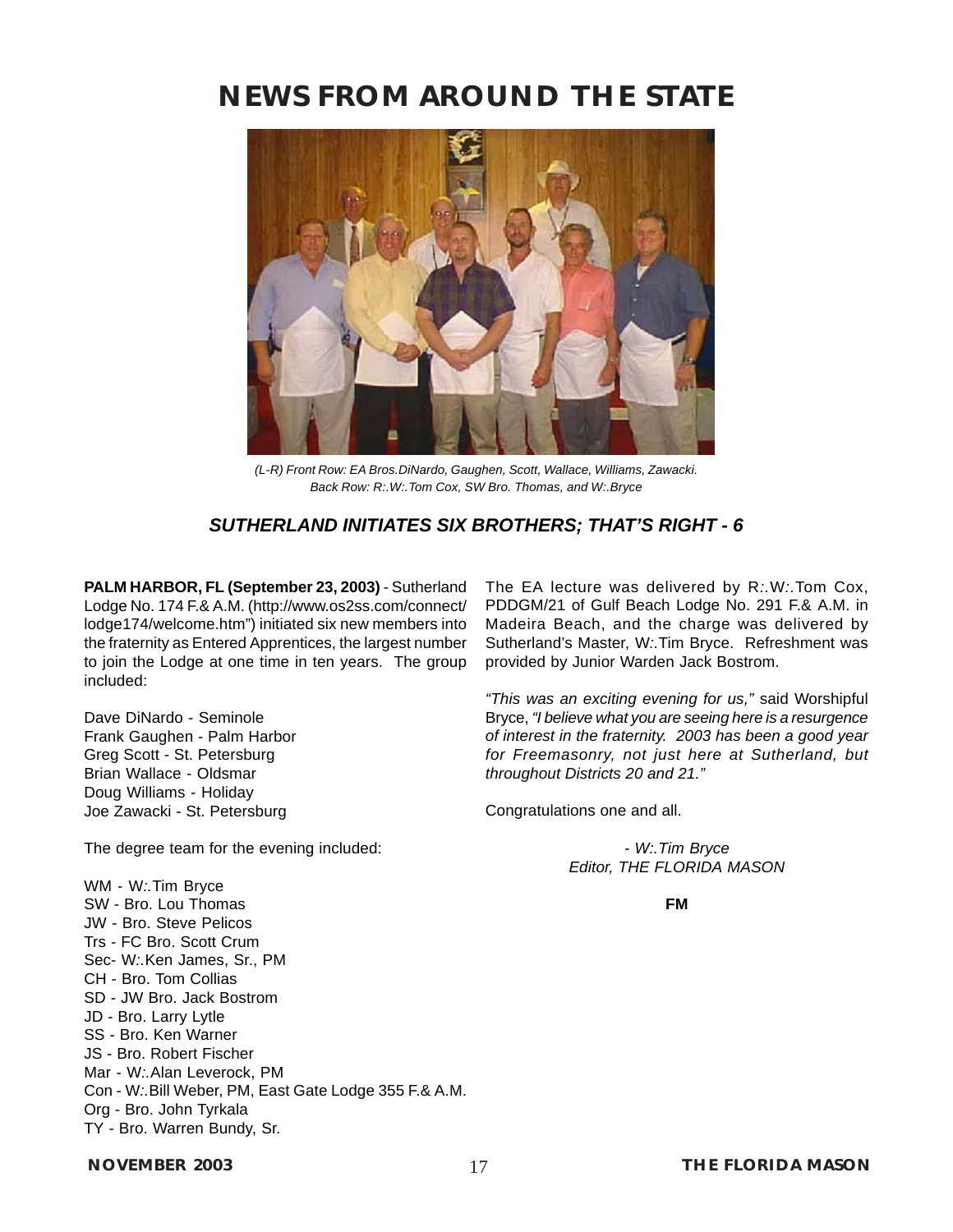### **NEWS FROM AROUND THE STATE** *NEWS FROM HIBISCUS LODGE NO. 275 IN CORAL GABLES*



### **First Pitch**

Hibiscus Lodge No. 275 F.& A.M. (http:// www.hibiscuslodge.com), located in Coral Gables, the 35th District, is proud to announce that a Past Master (2001), W*:.* Joseph R. Eason, wounded while performing his duties during Operation Iraqi Freedom was selected to throw out the ceremonial first pitch before the largest crowd in Major League Baseball Division Series history over 65,000 strong. The hometown Marlins won the game and the series. For related story, see the article by the Sun-Sentinel at:

http://www.sun-sentinel.com/sports/baseball/marlins/sfl-1003game3gallery,0,4407342.photogallery?coll=sflasports-marlins&index=4



On October 14th nine Brothers from Biscayne Bay Lodge No. 124 F.& A.M. visited Hibiscus Lodge to claim the 35th District Traveling Gavel from W:.John R. Holian. The Biscayne Bay group, beat out the six Brothers from Coconut Grove Lodge No. 258 F.& A.M. who also showed up to claim the Traveling Gavel for themselves. Hibiscus Lodge claimed the Traveling Gavel from Coconut Grove Lodge in the previous month.



Also on October 14th, Hibiscus Lodge initiated six Entered Apprentices as pictured from left to right: Roger S. Wydler, Rony Morales, Jason O. Catarineau, Joe A. Catarineau, Luis R. Canas, and J.T. Montgomery.

*- W:.Roger M. Dunetz, PM dunetz@bellsouth.net Treasurer, Hibiscus Lodge No. 275 F.& A.M.*

**FM**

### **Scholarship**

Hibiscus Lodge is also proud to announce that on September 9th, 2003 it presented its annual \$1,000.00 scholarship in honor of Robert Tendrich to Lucia Obregon. Miss Obregon, was selected for her community involvement and academic success, finishing near the top of her class, despite difficult circumstances, including working over 30 hours per week to help support her family. She is now attending the University of Miami.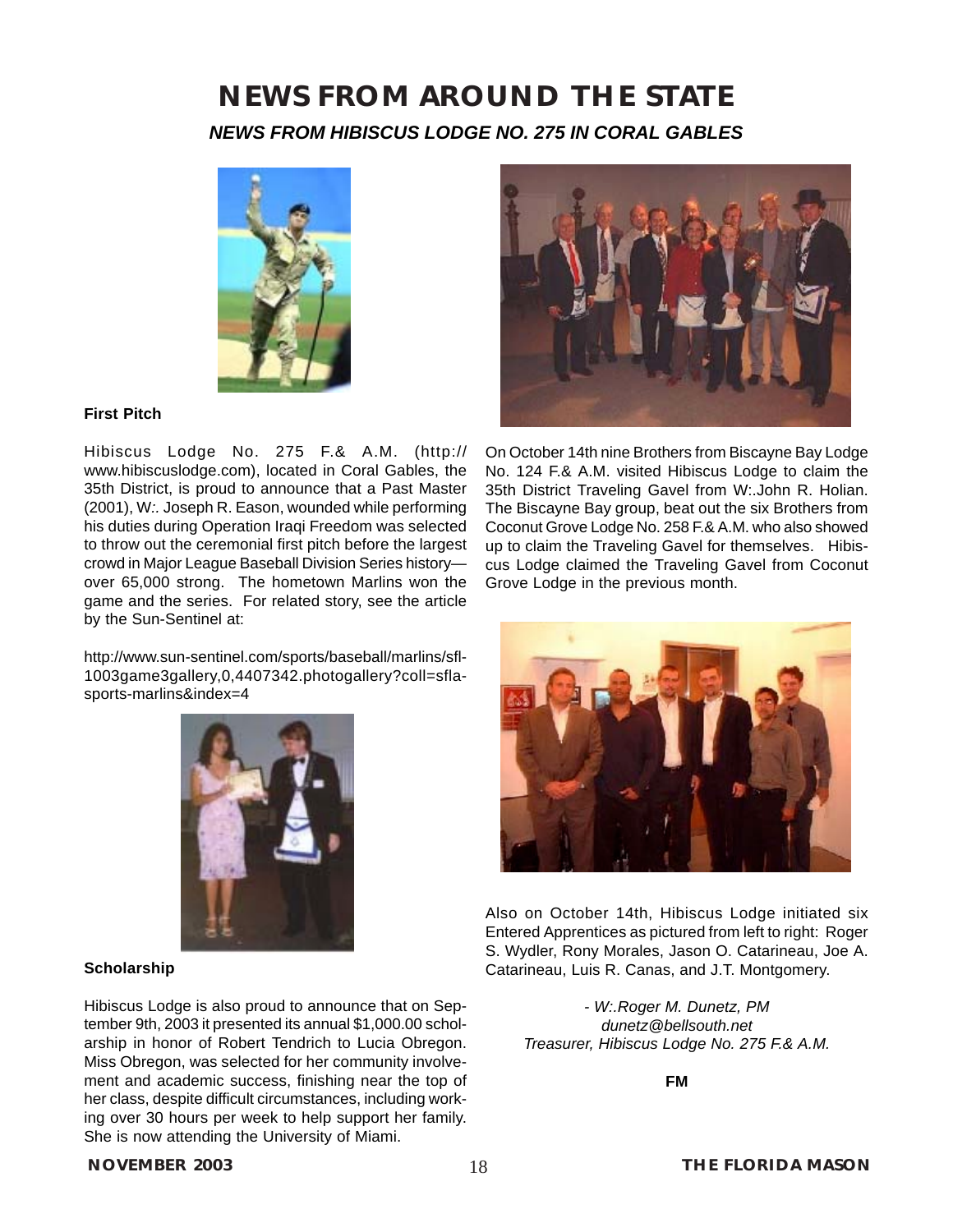

*INDIAN RIVER LODGE NO. 90 DONATES TO AREA SCHOOLS*

**TITUSVILLE, FL (October 10, 2003)** - Indian River Lodge No. 90 F.& A.M. presents Principal George Nolan of Pinewood Elementary School with notebook paper for use by the students of the District. A total of 50 cases will be delivered to thirteen area elementary, middle, and junior high schools in Superintendent Ronald Bobay's District. Principal Nolan accepted the paper on behalf of Dr. Bobay. This marks the fourth year they have provided notebook paper.

Additionally, Lodge Members felt so strongly about supporting public education, they dug into their pockets and contributed enough money to purchase \$25.00 gift cards to a local office supply store for a special education teacher at each of the schools. Senior Warden Barry McAmis was the coordinator for this year's project.

During May of each year, the lodge honors the District Superintendent's "Teacher of the Year" from each of these schools with a dinner and presentation of plaques. Additionally, they have provided a \$500.00 scholarship to each of the two high schools in the district. During the 2003, the applicants for the scholarships were so strong that four scholarships were presented under the leadership and guidance of Dennis Bestwick, Worshipful Master.

We realize that Public Education is the future of our great country. *"The youth of today will be the leaders of tomorrow"* said Roger K. Paul, District Deputy Grand Master of the 26th Masonic District, who is a member of Indian River Lodge No. 90. We need to support the educators and students anyway we are able.

> *- Bro. David Hardesty davethemason@cs.com* **FM**



*Bro. Royce A. Yancey*

### *NEWS FROM OLIN S. WRIGHT LODGE NO. 79 F.& A.M.*

Once in a great while a man enters our Fraternity whose star is so bright that it outshines the rest. Such a man is Olin S. Wright's Mason of the Year, Bro. Royce A. Yancey. The name of the winner is normally kept secret until our annual awards night by the nominees being asked to leave the lodge room while the balloting takes place. This year, however, there was only one nominee and the vote was unanimous so *"the cat was out of the bag"* so to speak.

Brother Yancey is a relatively new Mason, having been raised to the sublime degree of Master Mason in May of 2002. Since that time his performance and service to the Craft has been truly outstanding. He presently is the Lodge's Junior Warden, having been selected after the previous officer resigned and moved out of the area. Prior to that, he served as Senior Deacon. Moreover, Brother Yancey is proficient in virtually every chair in the Lodge, having recently sat in the East and conducted an Entered Apprentice Degree ceremony.

Brother Yancey was awarded his Silver Proficiency Card in May of 2003 and has aided the Lodge immeasurably in instructing our new Brethren in the various degrees and examining them in open Lodge to demonstrate their proficiency.

Brother Yancey's father, W*:.*Olin Yancey, a Past Master of our Lodge, passed away last year. He must surely be proud of his son. I'm sure you'll be hearing more about Brother Yancey in the months and years to come.

*- Bro. Bill Wilson Billrob66@msn.com Treasurer, Olin S. Wright Lodge No. 79 F.& A.M. Plant City* **FM**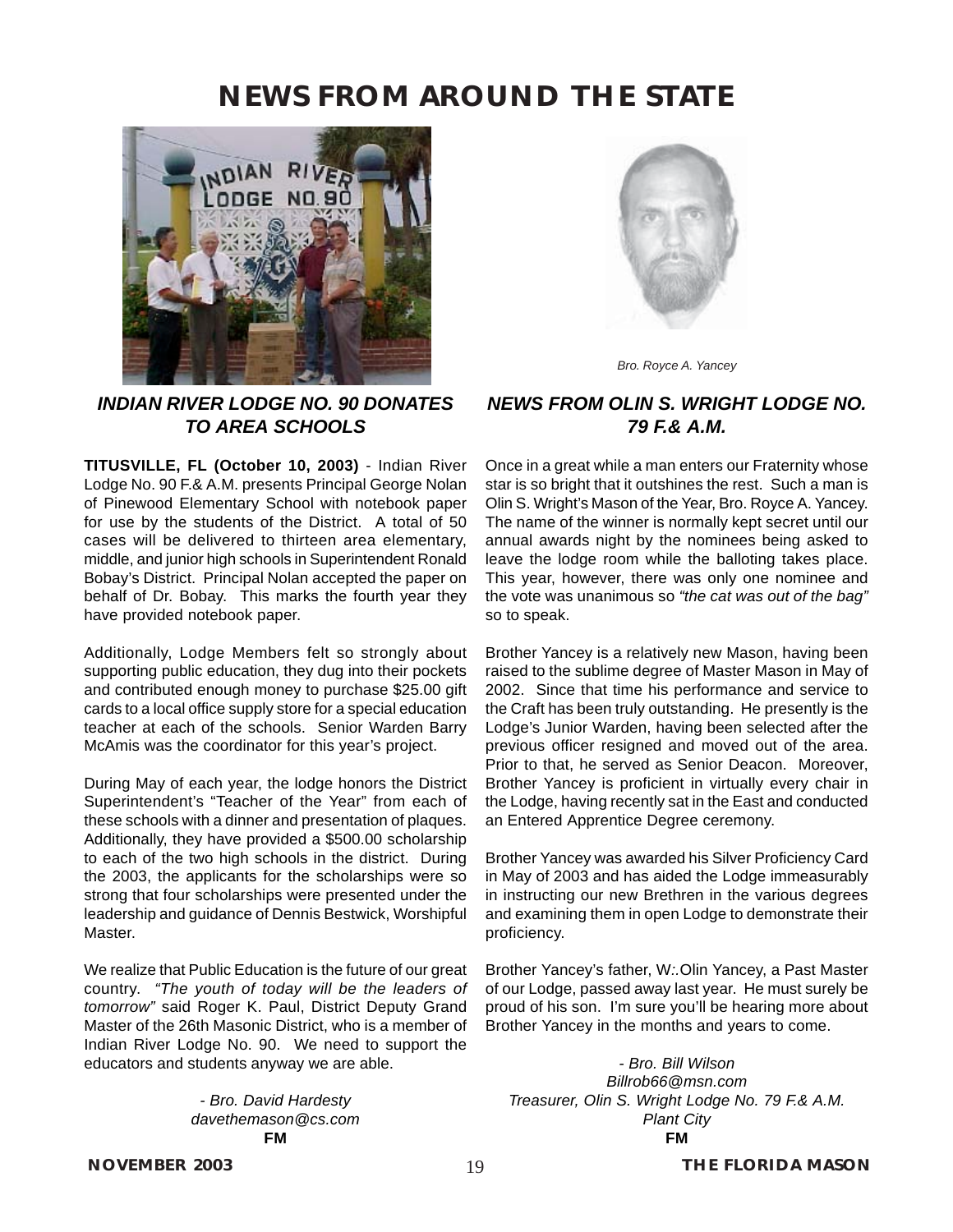### *NOT ONE PERSON*

*by W:.Dan Weatherington, PM*

<span id="page-20-0"></span>Not one person ever joined Masonry because George Washington was a Mason.

Not one person ever joined Masonry because Harry Truman was a Mason.

Not one person ever joined because of any of our great Masonic heroes.

Joining doesn't make you any of those people.

Not one person ever joined in order to give a million dollars a day to charity, or homes, or crippled children.

You don't have to be a member to give money.

Not one person ever joined because our ritual is outstanding, or our minutes are accurate, or a hundred other things we worry about.

They don't know about our ritual.

They joined because someone they knew and admired was a Mason.

It could have been a father, a friend, a man down the street, or someone a thousand miles away.

Who, it didn't matter.

They admired him and wanted to do the things he did, and they did it by the millions.

Want to help our growth?

Be the kind of man someone admires.

Someone will notice.

*- courtesy of [W:.Gil Weisman, PM](mailto:BCC1953@aol.com) [BCC1953@aol.com](mailto:BCC1953@aol.com) High Twelve Lodge No. 317 F.& A.M. http://home1.gte.net/kwdean/index.html Tampa*

**FM**

### *MASONIC VIRTUES/MASONIC ATTRIBUTES*

**Honesty** - to show the Craft as it is, and how we wish it were.

**Charity** - to forgive those who speak out of malice or ignorance.

**Strength** - to refrain from being drawn into irrelevant arguments.

**Temperance** - to moderate the passions, and not rise to taunts.

**Fidelity** - to ever be mindful of our obligations.

**Rectitude** - to correct in ourselves what we see wrong in others.

**Piety** - to understand that our opinions are just that, opinions.

**Tolerance** - to know that others' opinions are also just opinions.

**Courtesy** - to observe the rules of etiquette.

**Equality** - to appear neither condescending nor unduly humble.

**Joy** - to be happy, and communicate happiness.

### *-Anonymous*

*- courtesy of W:.Gil Weisman, PM*

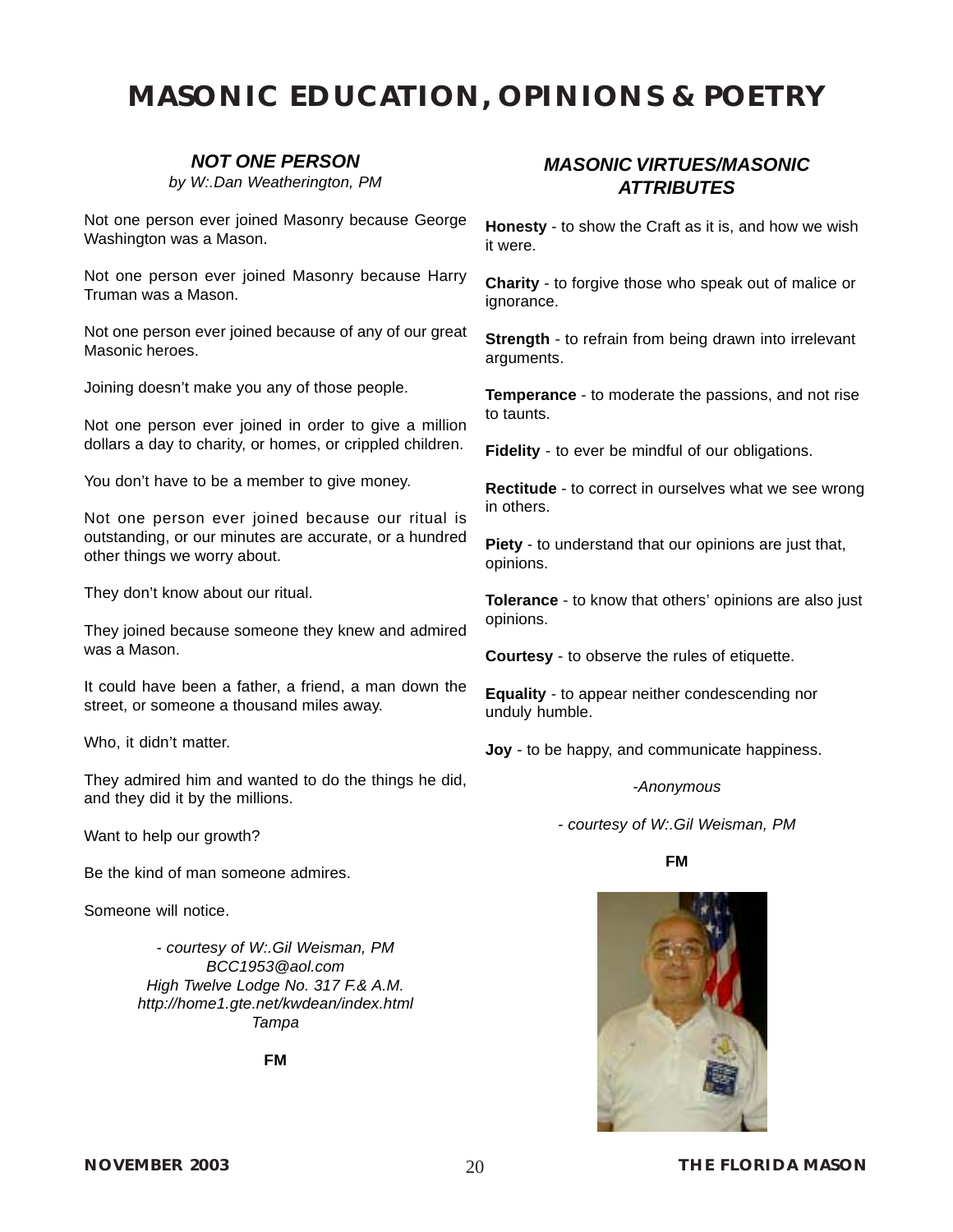### *MASONIC HISTORY: THE FORGET-ME-NOT IN GERMANY, "DAS VERGISSMEINNICHT"*

It all started back in the year 1933, when Adolph Hitler declared that all secret organizations were harmful to his criminal plan for world conquest. Not only were the Jews and Catholics murdered, but also ordered the Masonic hatchet man to conduct the bloody purge that was to come. At the time, there were 85,000 Masons of good standing in Germany. Eichmann secretly issued strict orders that every single one of them would be put to death. Needless to say his orders were carried out and 80,000 Masons met an untimely death. The other 5,000 German Masons, for some reason had not had their names on on the books of the Grand Lodge, and their lives were spared. That was only because Eichmann did not know who they were. Immediately the remaining 5,000 went underground. They hid all of their Masonic records and also stopped wearing Masonic rings and pins. They adopted a little flower, the Forget-Me-Not. Therefore they communicated in this way without the Nazi's ever finding out. Ironically, this was Hitler's favorite flower and was impressed that men would wear this symbol as a tribute to him! Eichmann never found out the true meaning of this pretty little flower called the Forget-Me-Not. This symbol of Freemasonry is still used in Germany in memory of those who were murdered trying to live up to the teachings of the Masonic Order. This certainly was a real tragedy, and from all documents and accounts, this story is true.

As early as the year 1934, soon after Hitler's rise to power, it became apparent Freemasonry was in danger. In the same year, the German Grand Lodge of the Sun in Bayreuth (one of the pre-war German Grand Lodges), realized the imminent problems facing them and elected to wear a little blue flower, the Forget-Me-Not, in lieu of the traditional Square and Compasses, as a mark of identity for Masons. It was felt the new symbol would not attract attention from the Nazis, who were in the process of confiscating and appropriating Masonic Lodges and property. Masonry had gone underground and it was necessary that the Brethren have some readily recognizable means of identification.

Throughout the entire Nazi era, a little blue flower in the lapel marked a Brother. In the Concentration Camps and in the cities a little blue Forget-Me-Not, distinguished the lapels of those who refused to allow the light of Masonry to be extinguished.

In 1947, when the Grand Lodge of the sun was reopened in Bayreuth by Past Grand Master Beyer, a little Blue pin in the shape of a Forget-Me-Not, was proposed and adopted as the official emblem of the first Annual convention of those who survived the bitter years of semidarkness, bringing the Light of Masonry once again in the Temple.

At the Annual Convent of the United Grand Lodge of Germany, A.F.& A.M. in 1948, the pin was adopted work under adverse conditions. At the Grand Master's Conference in the United States, Dr. Theodor Vogel, the Grand Master of the newly-formed UGL, A.F.& A.M. presented one of the pins to each of the representatives of the Grand Jurisdictions with which the UGL, A.F.& A.M. enjoyed Fraternal relations.

Thus did a simple flower blossom forth into a meaningful emblem of the Fraternity and become perhaps the most widely worn pin among Freemasons in Germany. Most German Lodges present this pin and it's history to their newly raised Master Masons.

Many members of National Sojourners, Inc. have served in the U.S. Armed Forces in Germany and have learned to love and respect DAS VERGISSMEINNICHT and what it stands for.

For more information on the Masonic Brotherhood of the Blue Forget Me Not in North America, please see:

<http://www.bessel.org/mbbfmn.htm>

*- R:.W:.Richard G. Hoover, DDGM/21 rhoover3@tampabay.rr.com*

**FM**



**[www.phmainstreet.com/mashome](#page-612-0)**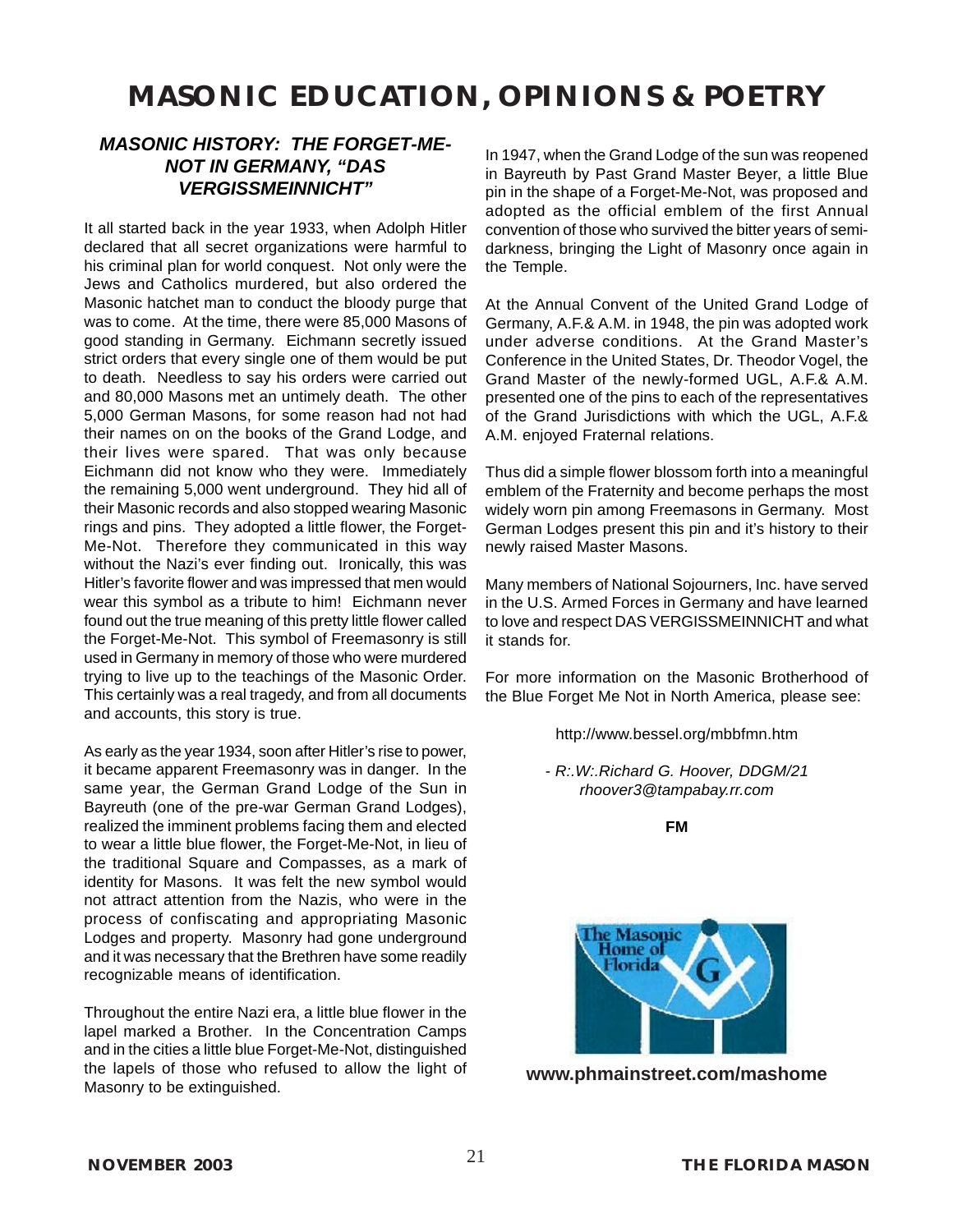### *IF*

*by Bro. Rudyard Kipling Hope and Perseverance Lodge No. 782. E.C., Lahore, India*

If you can keep your head when all about you Are losing theirs and blaming it on you; If you can trust yourself when all men doubt you But make allowance for their doubting too; If you can wait and not be tired by waiting, Or being lied about, don't deal in lies, Or, being hated, don't give way to hating, And yet don't look too good, nor talk too wise;

If you can dream - and not make dreams your master; If you can think - and not make thoughts your aim; If you can meet with triumph and disaster And treat those two imposters just the same; If you can bear to hear the truth you've spoken Twisted by knaves to make a trap for fools, Or watch the things you gave your life to, broken, And stoop and build 'em up with wornout tools;

If you can make one heap of all your winnings And risk it on one turn of pitch-and-toss, And lose, and start again at your beginnings And never breathe a word about your loss;

If you can force your heart and nerve and sinew To serve your turn long after they are gone, And so hold on when there is nothing in you Except the Will which says to them: "Hold on";

If you can walk with crowds and keep your virtue, Or walk with kings - nor lose the common touch; If neither foes nor loving friends can hurt you; If you can fill the unforgiving minute With sixty-seconds' worth of distance run - Yours is the Earth and everything that's in it, And - which is more - you'll be a Man, my son!

### **FM**

The first assembly of the Continental Congress was presided over by a Master Mason, Peyton Randolph, Provincial Grand Master of Virginia. The Revolutionary War was a distinctly Masonic enterprise. The Boston Tea Party was organized in St. Andrews Lodge, at an adjourned meeting, and that every "Indian" who threw the tea into the harbor was a member of that Lodge. Paul Revere, made his immortal ride, when he was the Junior Warden of that Lodge. More than fifty of the fiftysix signers of the Declaration of Independence were members of the Masonic fraternity.

All but one of the five members of the Constitutional Convention were Masons. Richard Henry Lee, who moved the Resolution of Independence in the Continental Congress, was a Mason. Lee, and all five members of that committee — Thomas Jefferson, John Adams, Benjamin Franklin, Roger Sherman and Robert R. Livingston — were Masons. The American Flag was made by the widow of John Ross, a Mason, and was placed in the hands of George Washington, who was elected Grand Master of Virginia, but did not accept because of his duties as commander-in-Chief of the American Army, which absorbed all his attention and time. Washington took the oath of office as President of the United States upon a Bible brought from St. Johns Lodge No. 1, of New York. The oath of office was administered by Chancellor Livingston, Grand Master of the state of New York. The Governors of every one of the original thirteen states at the time Washington was inaugurated were Masons. Washington demanded that Lafayette coming from France, and Von Stuben coming from Germany, be made Masons. All of Washington's Brigadier Generals except one were Masons. The Constitution of the United States was written by Masons. Free Speech, Free Religion, and Free Schools were the gifts of Masonry America, and these were opposed by all anti-Masonic institutions. The four Major Generals who almost ruined Washington and the cause of Freedom were the four who were not Masons. These are historical facts and are a part of the rich heritage of our nation. HOWEVER, no part of the above facts are now taught in our free schools, which were made possible by the foresight of our Masonic forebears.

> *- courtesy of Bro. C.J. Jennings JenningsCJMJ@aol.com [Gulf Beach Lodge No. 291 F.& A.M.](#page-17-0) [http://www.gulfbeachlodge.org/](#page-17-0) Madeira Beach* **FM**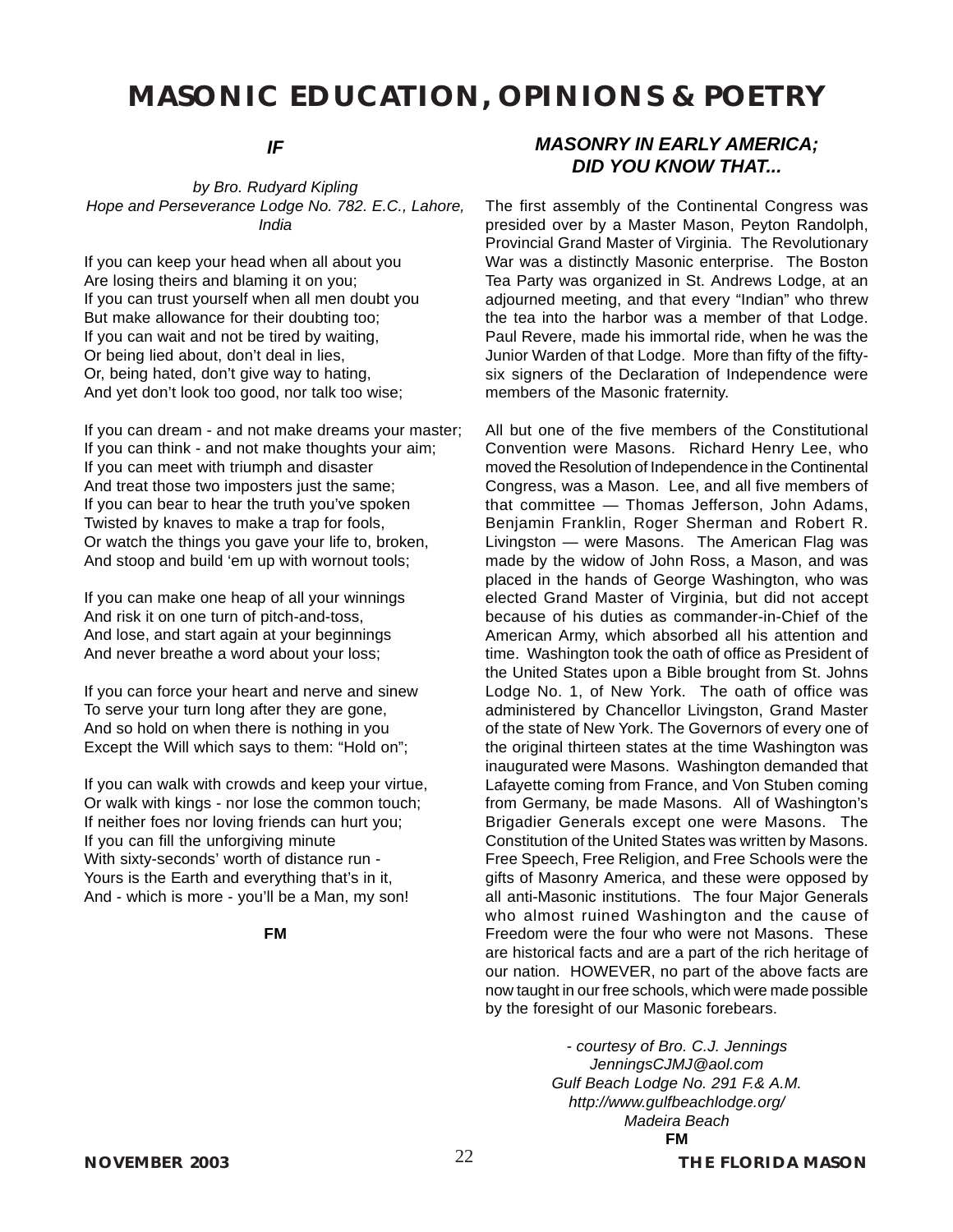### *THE FUNDAMENTAL NATURE OF THE CRAFT*

*by M:.W:.Neil Neddermeyer Neddermeyer@comcast.net Grand Master, Grand Lodge of Minnesota A.F.& A.M.*



An age old question that has plagued many for centuries has to do with the fundamental nature of the Craft. Three questions that continually need to be considered are: Who we think we are? Who does the public think we are? And truly who are we? We seem to have divided ourselves in the following three groups:

### **GROUP A**

This group believes that we are a social club and a support group. They believe that the Craft exists for bonding through events that are both member and family oriented. They support our concordant and appendant bodies and are very much in favor of public relations and new member initiatives. They may feel that the lessons learned from the ritual and the public charities that we support are valid but the main reason for us to exist is for fun and fellowship.

### **GROUP B**

This group feels that our sole function should be to support our philanthropies and our community service programs. It may be apparent to them that Masonic fellowship and teachings are compelling, but they are necessary in order to have an organization in place for the continuation of public giving.

### **GROUP C**

These members of the Craft are involved primarily to receive Masonic light. They believe that the histories and philosophies of Masonry are the principal reasons for our existence. They may feel that the best way to increase our membership is through word of mouth and that the mystery of the Craft is what sets us apart from other organizations. They seek introspection and edification.

These three groups represent the reasons that many of us give for Masonry to exist, namely Brotherly Love, Relief, and Truth. These three groups are often at odds with each other as to how the Craft should be managed and lead. This becomes apparent when new ideas are explored and old customs are challenged. Of course the lines of definition that separate the three groups are sometimes vague and we may individually change our thoughts as to who we are over time. Many true Masons, however, feel that we can equally serve all three beliefs. This is not, however, as easy as it seems.

Non-members who examine the Craft may feel that these three concepts do not dispel rumors or false accusations that have been directed towards Masonry. They may feel that our purposes are not clear and that more explanation is needed. We have adopted a more definitive slogan that the public can more easily understand and can identify with. This motto comes from hundreds of years of Masonic tradition and explains much as to who we are and what we stand for. The motto is simply *"Religious Tolerance, Political Freedom, and Personal Integrity."*

There is a need for each one of us to have a working definition of what Masonry is, not only as an explanation to others but also to ourselves. Each of us needs to decide what we personally feel the Craft is and how we fit in to it. We need to respect the opinions of other Masons who may not see the Craft in the same light. The fundamental nature of the Craft may be as simple as Tolerance, Freedom and Integrity. You decide.

> *- courtesy of [W:.Gil Weisman, PM](mailto:BCC1953@aol.com) [BCC1953@aol.com](mailto:BCC1953@aol.com) [High Twelve Lodge No. 317 F.& A.M.](#page-20-0) [http://home1.gte.net/kwdean/index.html](#page-20-0) Tampa*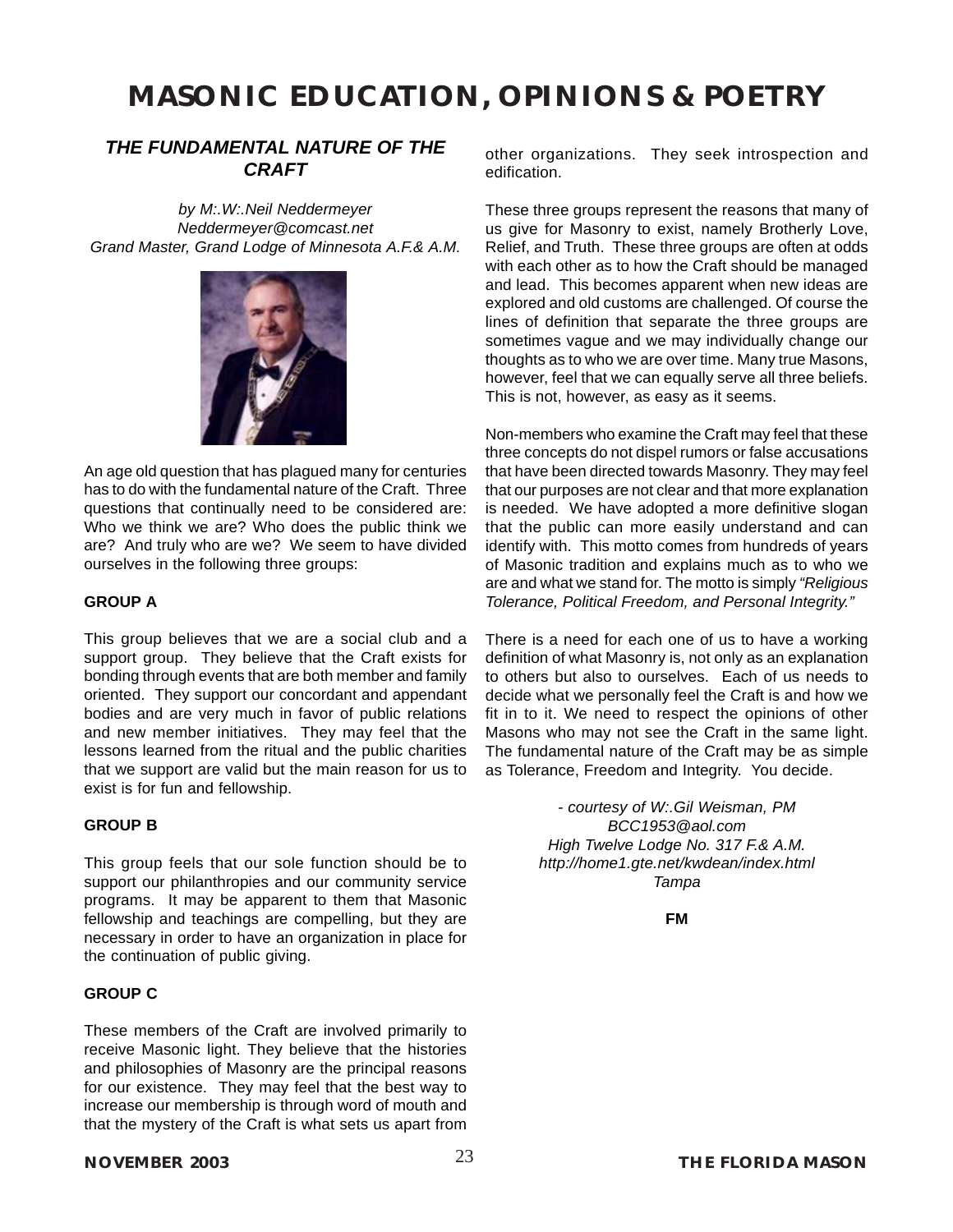### *THE PIGEON DEGREE*

This is a true Masonic story of what happened at one Masonic Blue Lodge. A Brother of Coral Gables Lodge No. 260 F.& A.M. told me the following story.

A few years ago, the Lodge was having trouble with flocks of pigeons roosting on their roof. These pigeons caused the worst smell from their droppings, which were bringing insects to borrow into the droppings. The Worshipful Master, and other elected officers of the Lodge became alarmed at this situation and formed a committee to take care of this pigeon problem.

Well the Lodge committee, on removal of pigeons, met to study and talk about a solution, and what matters to take to bring about the permanent removal of the pigeons. The first thing the committee did was to go up on the Lodge building's roof and tie several strips of cloth in various areas to scare the pigeons away. These efforts did not work and the pigeons remained there.

The committee then, as was planned, bought several decoy Owls and placed the Owls in several areas of the roof, again in an attempt to scare the pigeons away. Again these efforts brought no relief and the pigeons had covered the roof by now.

When after several fruitless attempts were made for the removal of the pigeons the committee then, as was planed, hired a professional pigeon removal company who advertised and guaranteed in writing the permanent removal of the pigeons or they would refund all monies to anyone having this problem if they failed to cause the permanent removal of the pigeons. Well this company came to the Lodge building and after several weeks, and several attempts, to cause the permanent removal of the pigeons, and all attempts failed, the company refunded all of the Lodge's money.

My Brothers, I am happy to report to you there was not a sad ending to this pigeon problem. It so happened that the following month the Most Worshipful Grand Master of Masons of Florida was in Miami on Masonic business, and the Grand Master came to Coral Gables Lodge on an unofficial visit. After the business of the Lodge had been conducted, and the Lodge was closed, the officers, members, and visitors retired to the Lodge dining room where the Lodge Stewarts had prepared and served dinner for all. While the Brothers were sitting eating and talking in general, and near the end of dinner the then Most Worshipful Grand Master, whom was sitting

next to the then Worshipful Master of Coral Gables Lodge, asked the Worshipful Master how the business, and Masonic work, of Coral Gables Lodge was going on under his Mastership of the Lodge. The Worshipful Master then told the Grand Master that all of the Lodge business and degree work were being held and preformed in all Masonic principles in due respect and honor of Freemasonry. The Master then said to the Grand Master that there was only one problem the Lodge was having and that was the pigeon problem the Lodge was experiencing for seven months and of all the attempts which were made to relive the problem. The Master also told the Grand Master this pigeon problem was becoming out of control and that the Lodge could not find a solution to end this problem.

My Brothers all this will perhaps sound strange to you, but there are those Brothers who will confirm what you are about to read next as it is all true and it did happen in Coral Gables Lodge. Upon hearing this tale of woe from the Worshipful Master about the pigeon problem, the Grand Master stood up and told the Lodge's Master that he could solve his problem for the Lodge then and there. The Grand Master asked the Master to show him the stairway to the roof and the Master led the Grand Master, with the pigeon committee, up and onto the Lodge roof. The Grand Master seeing the thousands of pigeons then and there raised his hands skyward toward the starry-decked heavens and the Grand Master said these words.

### *"By the power in me invested I now declare all pigeons Past Masters."*

And lo and behold, all of the pigeons disappeared and never came back to the Lodge.

Thank you my Brothers all for your attention in reading and consuming this very important Masonic knowledge. I know by now you believe, and understand this Past Masters pigeon Degree.

*Yours in Brotherly Love, and Masonic Education. W:.John E. Gardner, PM jgard40022@aol.com Coral Gables Lodge No. 260 F.& A.M.*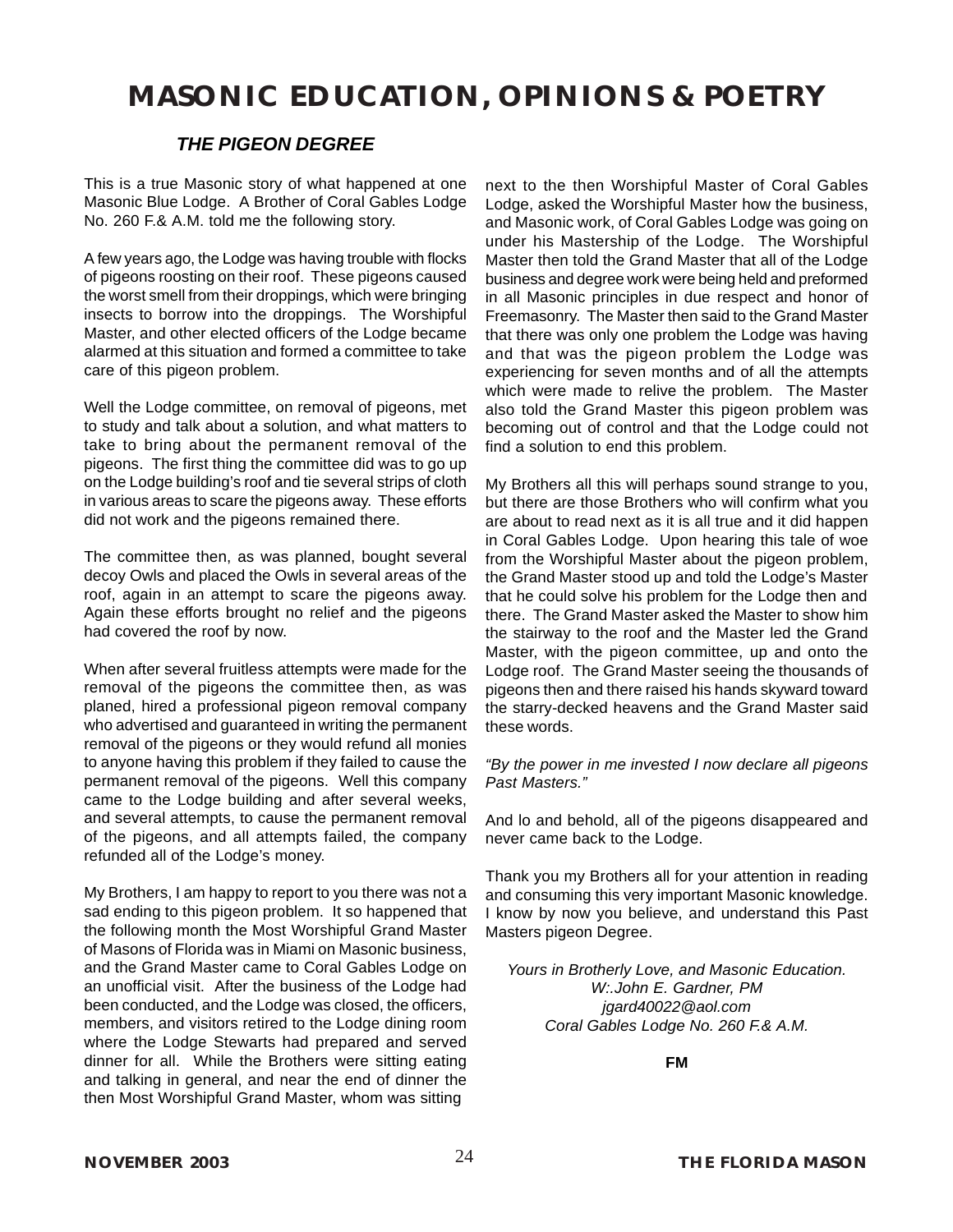### *FOR THE VETERANS*

This gets my vote as one of the best patriotic e-mails I have received!

It is the VETERAN, not the preacher, who has given us freedom of religion.

It is the VETERAN, not the reporter, who has given us freedom of the press.

It is the VETERAN, not the poet, who has given us freedom of speech.

It is the VETERAN, not the campus organizer, who has given us freedom to assemble.

It is the VETERAN, not the lawyer, who has given us the right to a fair trial.

It is the VETERAN, not the politician, Who has given us the right to vote.

It is the VETERAN, who salutes the Flag, who serves under the Flag,

ETERNAL REST GRANT THEM O LORD, AND LET PERPETUAL LIGHT SHINE UPON THEM. **FM**

### *PAST MASTER HUMOR*

Masons have a standing joke about Past Masters which might be instructive for those who might still harbor any doubts as to the power which a PM holds. The joke is that the 'sign and word' of a Past Master consists of poking a finger into the chest of anyone who'll listen accompanied by the words, *"They didn't do it that way in my term....".* This light-hearted remark reminds every Past, present or future Master that they have risen but briefly from the ranks and to the ranks they will soon return. It is an honor to serve the membership of the Lodge; it is not a grab at deification nor an opportunity for world domination. We trust this joke is instructive to those who think that a Master has some sort of allencompassing power! Please feel free to tell it to any Mason; you'll consistently get a great belly laugh and strong agreement from those who've served as Master of a Lodge.

> *- courtesy of [W:.Gil Weisman, PM](mailto:BCC1953@aol.com) [BCC1953@aol.com](mailto:BCC1953@aol.com)* **FM**

### *MASONIC HUMOR*

*courtesy of W:.Edward C. Avance, PM eavance@tampabay.rr.com Secretary Clearwater Lodge No. 127 F.& A.M.*

### **THE EA**

A candidate for initiation was to be picked up and driven to the Lodge, but before this could happen the car broke down. The candidate said as no great distance was involved he would go on his bicycle. Just when he reached the top of the hill his chain broke. As the Lodge was at the bottom of the other side and all he needed was a backpedal brake, so he repaired the chain with a cord he had in his pocket and free-wheeled downhill to the Lodge. Later that evening in reply to a toast in his honor, he said how proud he was to be a Freemason but could not understand, as he had told no one, how the Worshipful Master knew that he had come on his own free wheel and a cord.

**FM**



**www.phmainstreet.com/mashome**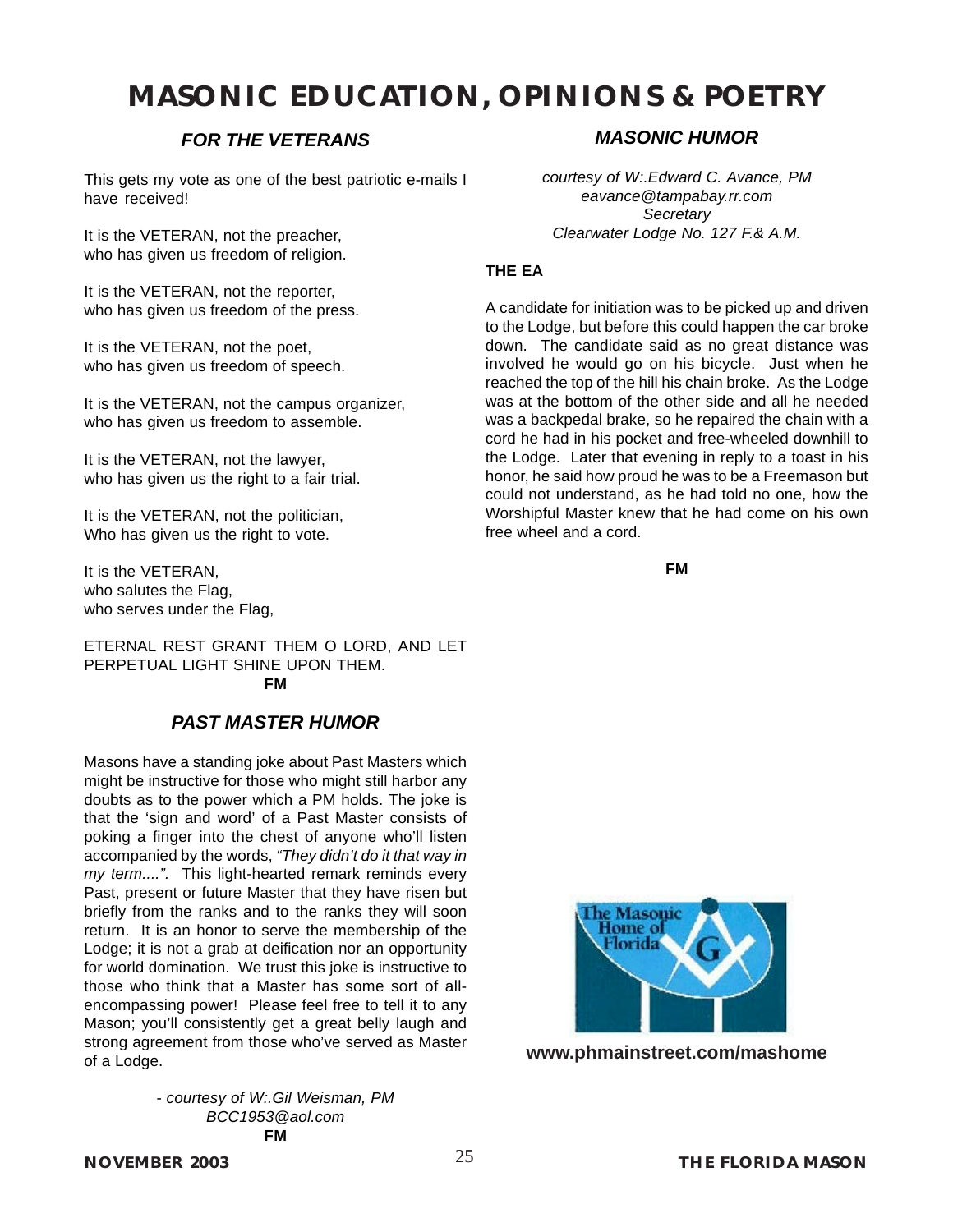### *MORE HUMOR*

*by Bro. Richard Brooks rbrooks@ij.net Junior Steward, [Sutherland Lodge No. 174 F.& A.M.](#page-4-0) Palm Harbor*

### **GOOD FOR CLEARING YOUR MIND**

 1. At lunch time, sit in your parked car with sunglasses on and point a hair dryer at passing cars. See if they slow down.

 2. Page yourself over the intercom. Don't disguise your voice.

 3. Every time someone asks you to do something, ask if they want fries with that.

4. Put your garbage can on your desk and label it "in"

 5. Put decaf in the coffee maker for three weeks. Once everyone has gotten over their caffeine addictions, switch to espresso.

 6. In the memo field of all your checks, write "for sexual favors."

 7. Finish all your sentences with, "in accordance with the prophecy."

8. Dont use any punctuation marks

9. As often as possible, skip rather than walk.

10. Ask people what sex they are. Laugh hysterically after they answer.

11. Specify that your drive-through order is "to go."

12. Sing along at the opera.

13. Go to a poetry recital and ask why the poems don't rhyme.

14. Put mosquito netting around your work area. Play a tape of jungle sounds all day.

15. Five days in advance, tell your friends you can't attend their party because you're not in the mood.

16. Have your co-workers address you by your wrestling name, Rock Hard Betsy.

17. When the money comes out the ATM, scream *"I won!", "I won!" "3rd time this week!!!!!"*

18. When leaving the zoo, start running towards the parking lot, yelling *"run for your lives, they're loose!!"*

19. Tell your children over dinner, *"Due to the economy, we are going to have to let one of you go."*

And the final way to keep a healthy level of insanity:

20. Send this e-mail to everyone in your address book, even if they sent it to you or asked you not to send them stuff like this.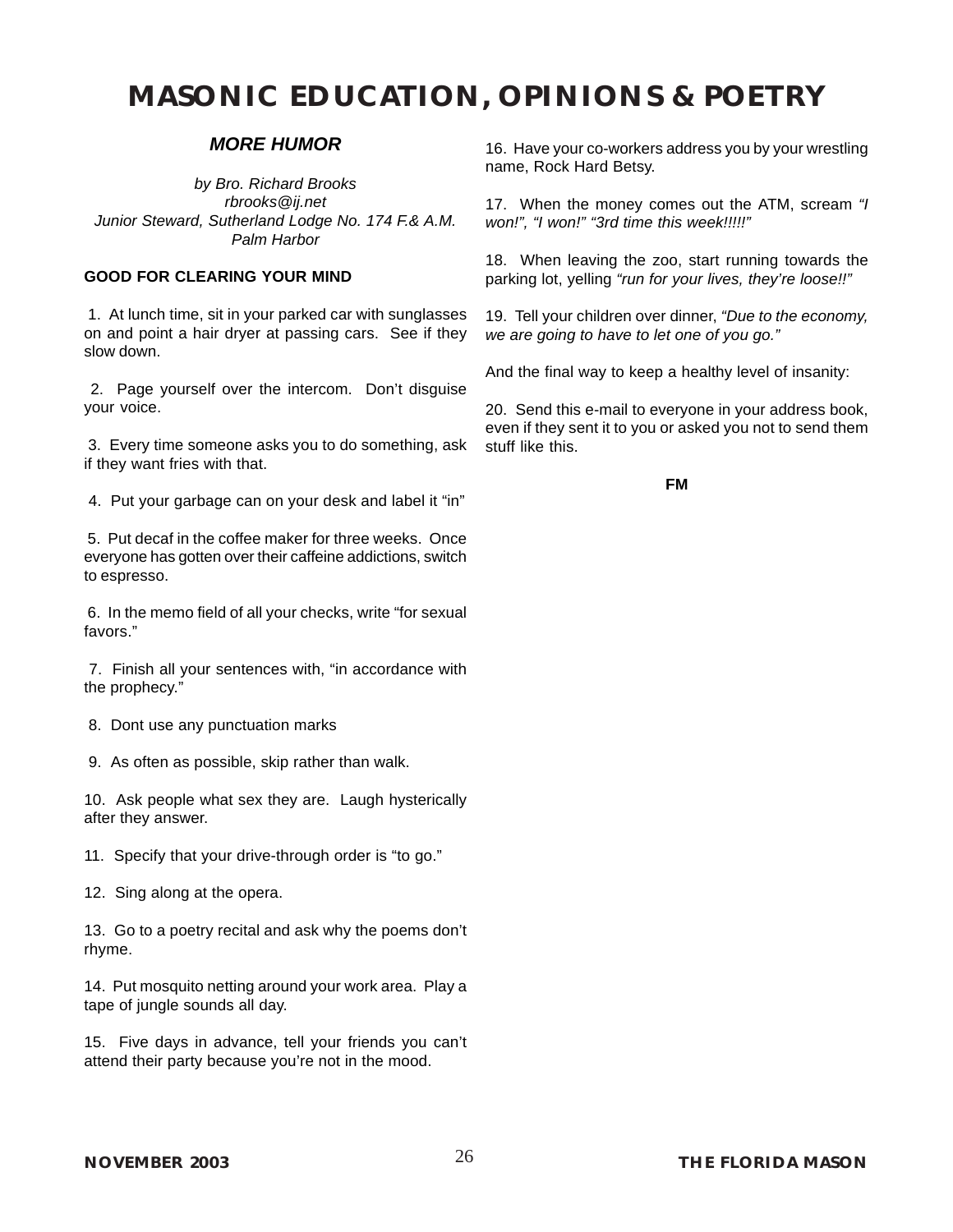### *A LETTER TO MARATHON LODGE FROM KRYSTAL GLOVE (US ARMY), TIKRIT, IRAQ*

*NOTE: The following letter was recently received (mid-October, 2003) by R:.W:.Jay Glover, PDDGM of Marathon Lodge No. 323 F.& A.M. from his daughter, Krystal, stationed in Iraq.*

Hello and greeting from Saddaam's kitchen in his palace in his home town of Tikrit, Iraq.

I am about to go on duty, but before I do, Daddy read this letter in its entirety to the Lodge!

My Daddy has been a Mason since I can remember. I remember playing on the stage area where the Worshipful Master sits when Mr. Morrison, Grandpa Card and Mr. Waycaster were building it. All the time I was in Lodge I got to play on that old piano. I remember all of the school and cheerleading sponsorships, the many fundraising meals that the Lodge held or allowed others to hold for the kids in local schools. The many hours we spent wrapping, fundraising for many children over the years that got Christmas presents that would have had nothing. I remember Mr. Heber and Mrs. Cookie working all those hours shopping and wrapping. I went to school and the various children that were helped seeing how happy they were. I remember my mom and dad taking Christmas trees into people's houses and setting them up with lights and decorations, the countless other Masons from all over that I have seen my father give money or food to without saying a word, how the Masons came to the aid of another Mason no matter what was accused, or what any of the untold circumstances were, the many trips to the Masonic Home to help with the Valentine parties. Every time we went to Tampa to see my Grandmother, Dad would go to Costco and buy a box of socks or baby powder or something like that and take it over to the home where I would sit in the lobby and watch Mason after Mason come in and drop off things like that from all over Florida, most just passing through.

The stories go on and on, like the on-going verbal assault between Mr. Peryam and Dad (all done out of love). These are not just examples of the American way but the Masons and what you stand for are the reason we are fighting, for the freedom we all enjoy. I see these widows and orphans that this murdering regime created and I want you to personally know that no matter what you see in the papers or on the news, the far vast majority of these oppressed people want us here and truly appreciate us being here.

**NOVEMBER 2003** 27 **THE FLORIDA MASON** When my son was born, the Army gave me a choice to

get out or to go to war. How could I look my son in the face as he became a man and not lived the example of fighting to keep this country free and to fight for that freedom for the children of Iraq that one day they can enjoy the same freedom as my son? One has to do what is right in life; this should be a Masonic motto because you all stand for what is right and doing what is right no matter the cost to yourselves.

Now to my point, there are no words that can express what it means to me to see my son's pictures on the Lodge web-site. It brings a tear to my eye to see how much he has grown and how happy he is. It warms my heart to also know that he is on his Grandpa's Masonic web-site. I know that I cannot be there when he is made a Mason. However, I will guarantee you that he will be made a Mason and it will be in his Grandpa's Lodge.

I am so proud to be the daughter of a Mason and I am proud to call Marathon Lodge my home Lodge, for all to know.

Now to Mr. Meinke, you are truly an incredible man and Mason. I ask my Dad to give you a hug from me and know that you and Janet have had and continue to have a great and long lasting influence on my life.

You would not believe how many men have come to me wanting to know my involvement with the Masons. They miss all their Lodges. There was a Lodge meeting held here a few months ago, so I was told. Anyway, you should put a counter on your site because I know for a fact that many of these men look at your site everyday because they tell me when Ethan's picture changes which I already know...

Got to go. Oh, Yes, my Sgt.Maj. said, *"Keep traveling East."*??

I Love You Daddy Krystal

> *- courtesy of Bro. David W. Meinke bearpauzz@yahoo.com Treasure & Webmaster Marathon Lodge No. 323 F.& A.M. Marathon*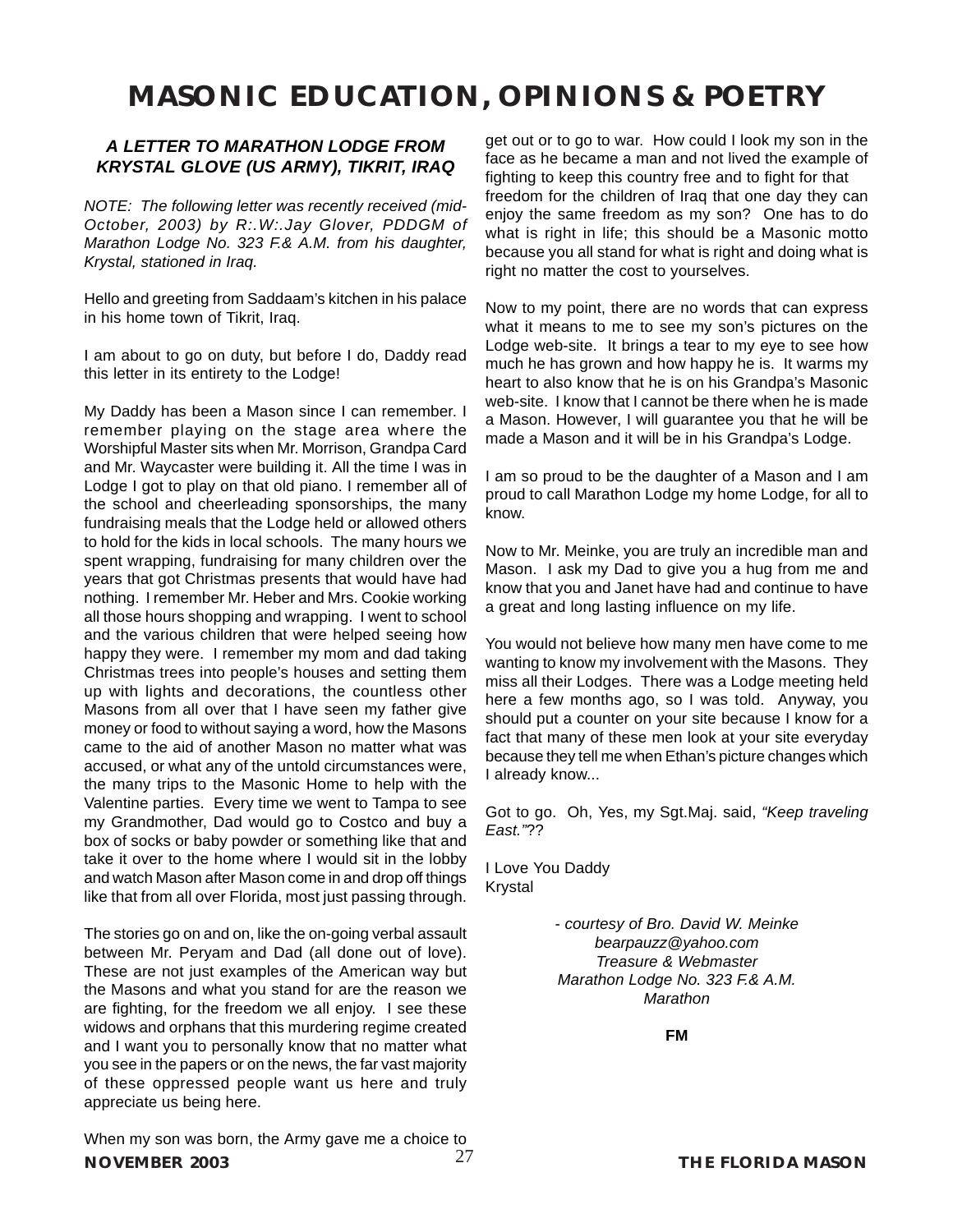*Leaving their mark on Freemasonry. Photos courtesy of "Find a Grave" (http://www.findagrave.com/)*





Gene Autry **Roy Rogers Roy Rogers** 



Carl "Alfalfa" Switzer *"Our Gang/Little Rascals"*

*"Alas, my Brothers."*